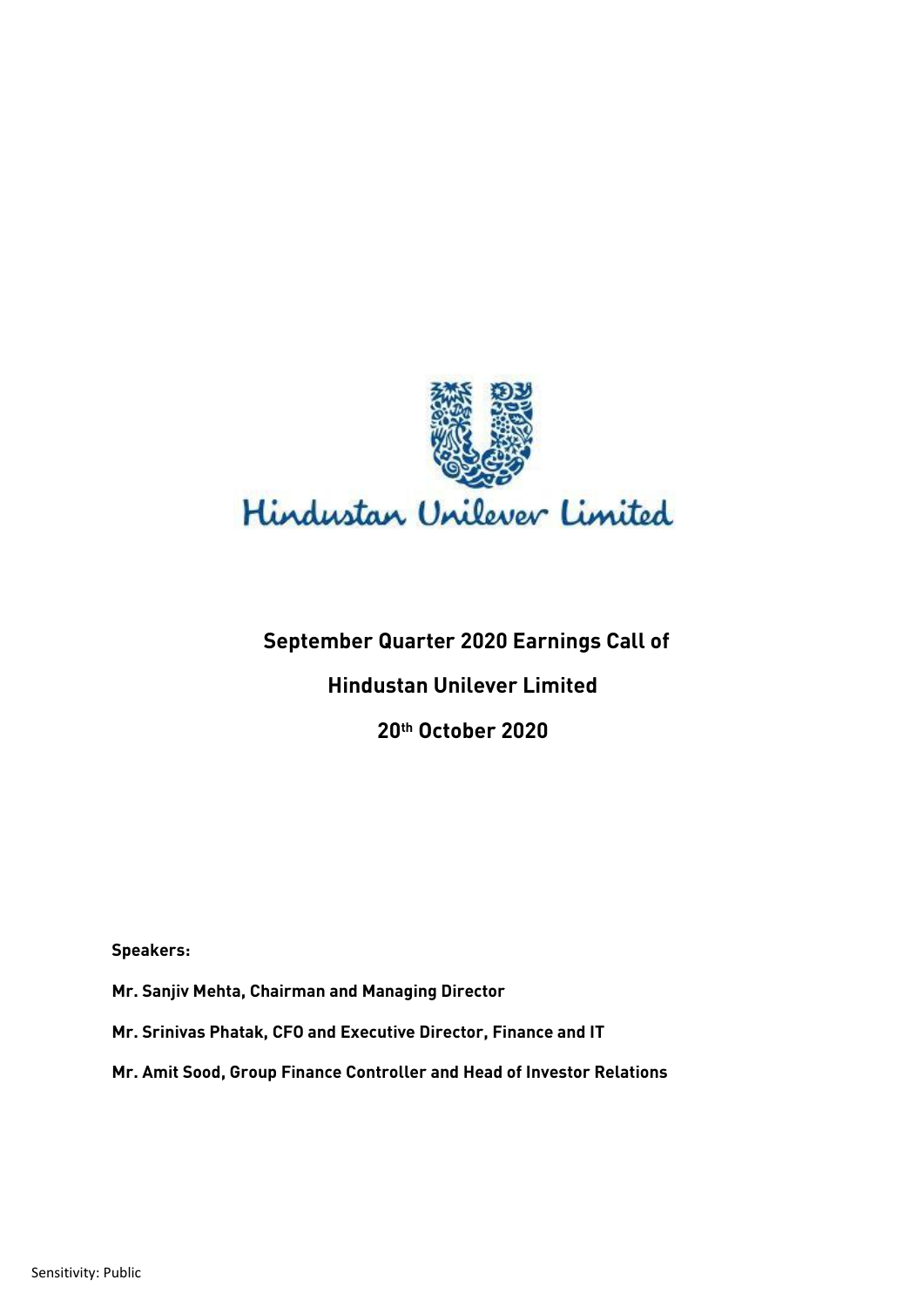

#### **Operator**

Ladies and gentlemen, good day, and welcome to Hindustan Unilever Limited Conference Call for September Quarter 2020. As a reminder, all participant lines will be in the listen-only mode, and there will be an opportunity for you to ask questions after the presentation concludes. Please note that this conference is being recorded. I now hand the conference over to Mr. Amit Sood, Group Controller and Head of Investor Relations. Thank you, and over to you, sir.

## **Amit Sood**

Thanks, Aman. Good afternoon, and welcome to the conference call of Hindustan Unilever Limited. We will be covering this afternoon the results for quarter ended September 30, 2020

On the call from HUL end is Mr. Sanjiv Mehta, Chairman and Managing Director; and Mr. Srinivas Phatak, Chief Financial Officer, HUL. We hope that you are staying safe and healthy. Given the exceptional circumstances created by COVID-19 outbreak, we are presenting the results to you from our respective homes. So please bear with us if there is any technical glitch. As is customary, we will start the presentation with Sanjiv sharing his perspective on market and an overview of how we are navigating the current environment. Then Srinivas will share with you our performance for the quarter with category highlights and our outlook for future. Before we get started with the presentation, I would like to draw your attention to the Safe Harbor statement included in the presentation for good order sake. With that, over to you, Sanjiv.

## **Sanjiv Mehta**

Thank you, Amit, and good afternoon, everyone. Thanks a ton for being in the call, and I do hope you and everyone that you love and cherish are safe and healthy. I think before I get into the results and give you my perspective, which would I would be remiss if I don't express my thanks and gratitude to every member of HUL and extended value chain, especially our front line heroes in factories and sales for the outstanding commitment and hard work they have shown in these most difficult circumstances. We are also, in equal measure, humbled and honoured to serve the everyday needs of Indian consumers. We also express our gratitude to all the front line heroes in our country who are in a very commendable manner managing this pandemic. And on behalf of everyone at HUL, we also extend our deepest sympathies to all those who are struggling to cope with the crisis and who have most unfortunately lost a loved one.

Our strategy is serving us well. For the last 6 months, cooped up at home, it has felt as if the world has come to a standstill. However, when we look beyond the headlines of COVID, the pace of change has been immense, be it in respect to consumer behaviours, digitization, creation of new business models as well as destruction of longstanding ones. In these most demanding times, our performance in the September quarter has shown the true strength of HUL. We have demonstrated resilience in our portfolio interventions, in our consistent step-up of operational excellence and in our financial strength. We have unlocked new levels of agility in responding to the unprecedented fluctuations in demand, coupled with complex challenges in the supply chain. All of this has been possible because of the strength and grounding that we draw from a consistent strategic agenda, a multi-stakeholder model, and our 5 growth fundamentals.

We continued to progress the purpose-led and future-fit agenda and reimagining HUL's digital transformation program, which has become even more critical after the pandemic. Our agenda to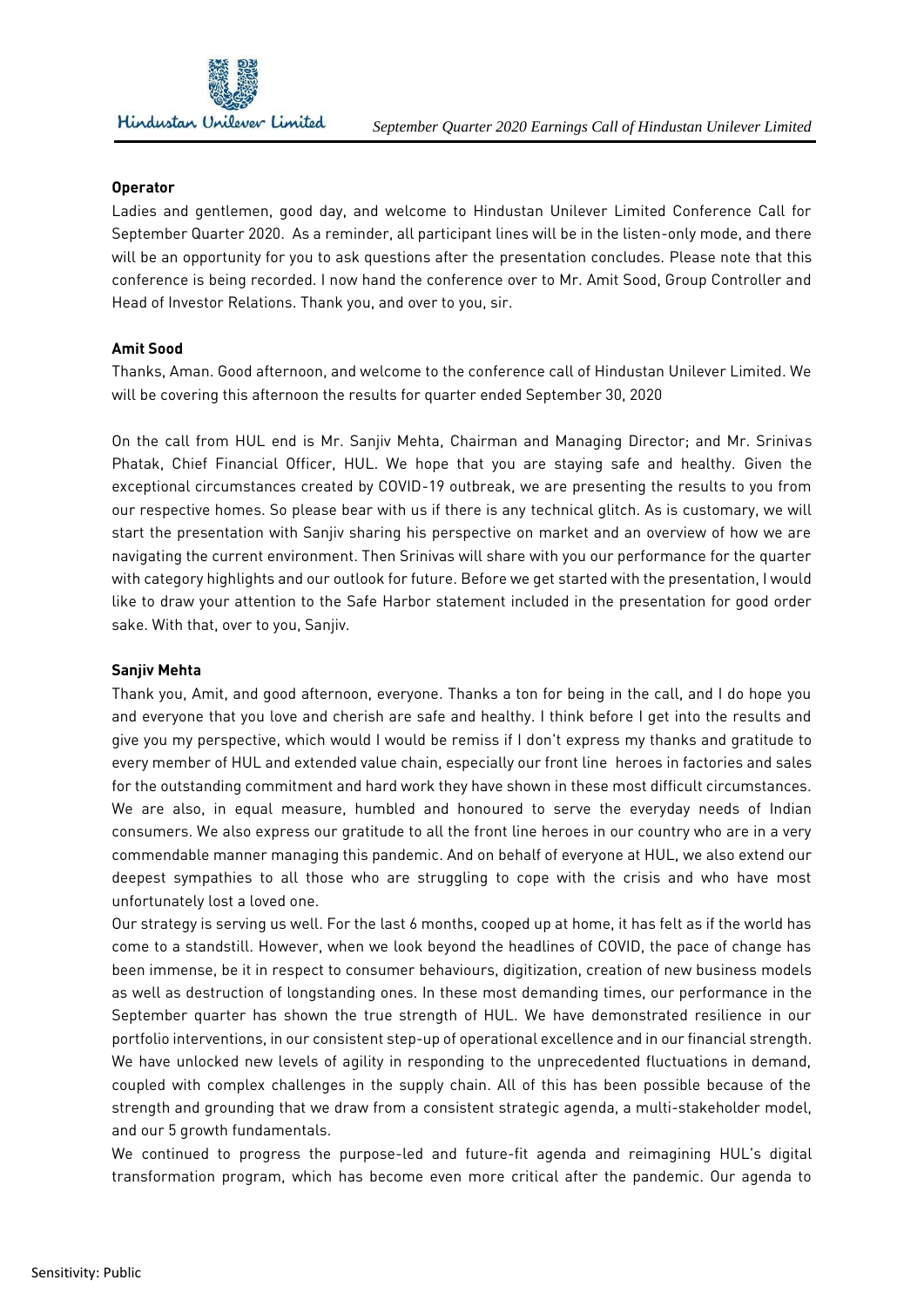

deliver consistent, competitive, profitable and responsible growth remains unchanged. Our 5 growth fundamentals are crucial building a strong and long-term business with excellent execution. At the same time, they remain extremely relevant for the short-term and have proven helpful in keeping the business focused. For example, there is no better time to focus on things such as product superiority, physical availability of our brands to demonstrate the positive contributions to society. And I will take you through some of these in detail in the course of this call.

The next chart, please. This quarter has seen operating environment improving progressively. Initially, the vertical lockdowns in different parts of the country posed multiple challenges to our supply chain. With sequential easing of lockdowns, increased mobility and measures taken by the government and Reserve Bank, we have seen a step-up in economic activity. Major macroeconomic indicators are showing improvement from the unprecedented trough the economy had hit in April, May. Normal monsoon, increased MSPs, increased MGNREGA outlays and demand shift from urban to rural because of shifting of people is auguring well for rural, and we are seeing rural markets as well as smaller towns perform relatively better. On the other hand, demand in metropolitan cities continues to be muted. Hence, while the worst may be behind us, we believe that as a consumption-driven economy, it is vital to get the consumption going so that the economy gets into a virtuous spiral.

Next, coming to the commodities and currency - we are witnessing unprecedented inflation in tea. While crude has been benign, palm oil continues to remain at elevated levels. We believe the inflation in select categories is likely to continue in the near term.

Next chart. The health, safety and well-being of our people is and will remain our utmost priority, and not just people who are on our rolls but the entire ecosystem that works with us.

We have implemented tiered operating protocol based on global best practices, WHO guidelines and government requirements. We have set in place a comprehensive medical resilience plan with full-time doctors appointed in remote factories and 100% of our sites having active partnerships with hospitals for medical care and observation. We are doing proactive medical testing in high incidence factories as per our tiered protocol and partnering with local authorities and communities to contain the impact of the pandemic. All our 20,000+ employees are covered by the company medical plan, which includes support for COVID-19. We have further expanded COVID-19 insurance coverage to over 24,000 people in our outer core.

Even before COVID-19 hit the world, ensuring holistic employee well-being was very important for us at HUL. We were one of the first corporates to design a one-of-its-kind initiative, which is the Wellbeing Quotient, which enables employees to self-assess their state of well-being and get customized well-being support suited to one's own needs. The pandemic has redefined the importance of wellbeing. Hence, during this period, we have activated 6,000+ hours of well-being initiative for employees. We customized the frequency and intensity of solutions using a segmented approach, creating a bouquet of solutions to meet the exact needs of employees, such as expert-led sessions, role modelling by leaders, webinars conducted targeting specific challenges, such as sleep, ergonomics, stress management, etc. Recently, we commenced the World Mental Health Week on October 5 with a day of thanks to all our employees. The day was marked holiday for all employees as a token of gratitude. We planned the entire week on the theme, "Care for Myself- My team- Us All" and ran sessions with trained experts and partners, touching over thousands of employees and their families and have crafted personalized well-being programs for our employees. We also rolled out Mental Health Champion program, where we have built capability of our employees to be mental health champions and encouraging peers to reach out in case of them facing difficulty on mental well-being.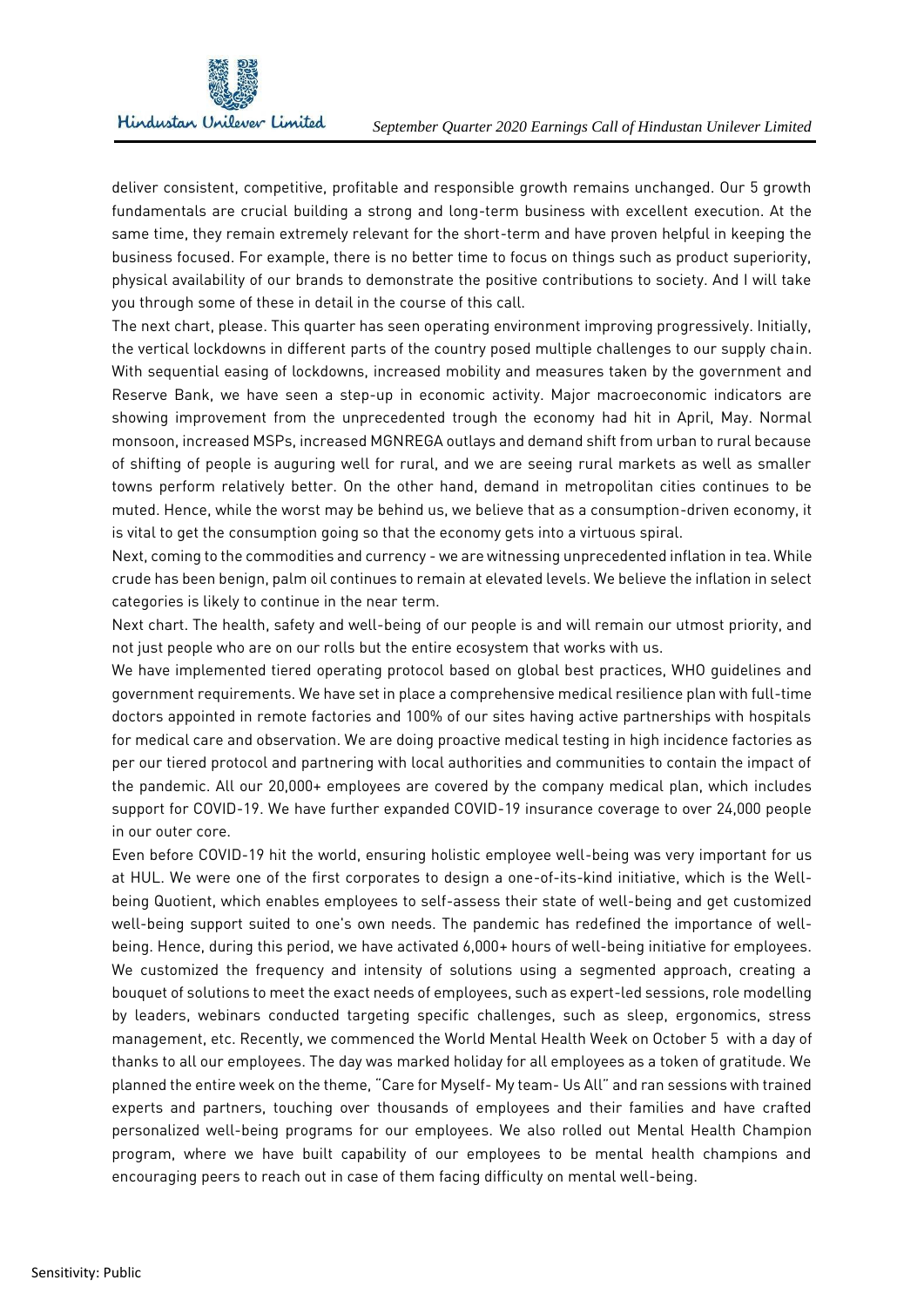

As a result of all this, we are seeing record levels of 90% employee engagement at a UniVoice anonymous poll that took place a few weeks back. Let me highlight a couple of extraordinary achievements here. The first one is that we have received the highest scores from our frontline heroes on taking pride in HUL. In the current environment, our frontline heroes have done tremendous hard work, and this high engagement level is a testimony to our investment in people. Other key highlight is that 94% of nutrition employees that came on board are taking pride in working for HUL. It's a testament to the flawless integration that took place. 91% of our employees are energized with purpose, inspiration and a growth mindset.

This year has been like no other and keeping up energy engagement and morale has been very critical. Holistic well-being continues to be of high focus as we move ahead, and it will be intertwined with the leadership and people strategy. Our philosophy is very simple, ladies and gentlemen. We look after our people so that they look after our business.

Organization agility quotient has never been this fast. 100% of our factories and depots are now operational

During the last 6 months, despite being hit by COVID-induced challenges, we have successfully signed 8 wage settlements, including the nutrition factory. Disrupted supply lines in nutrition business are now fully restored.

Our supplier service levels are back to pre-COVID normal. This is despite the challenges we faced due to strict and unplanned localized vertical lockdowns in many geographies.

An important part of this responsiveness has also been building flexibility and supply security across the supply chain. This was achieved by actions such as identifying 120 plus alternate suppliers and approximately 90 approved and tested flex formulations.

Again, I would like to thank my supply chain colleagues for their amazing work. Our supply chain today is well positioned both on just-in-time and just-in-case requirements.

The environment demanded that we move at tremendous speed, and we have taken decisive actions to sharpen the execution. Let me give you a few examples. We stepped up our direct coverage by 10% sequentially and are now back to our pre-COVID level. We increased our assortment offering substantially from June quarter. Assortment levels at exit of September were 70% higher than June exit.

While pandemic saw e-commerce reach inflection point, yet in many ways, it has also marked the renaissance of the humble next door grocer. The general trade is now much more open to the adoption of technology, and therefore, digitizing and modernizing this channel is a big opportunity. At HUL, we have always worked with and for the kirana stores. Our traditional trade ecosystem is defined on 3 pillars: demand capture, demand fulfilment and demand generation. Technology is the backbone of these pillars. Shikhar, our B2B ordering app is now available in 2.7 lakh stores. We have also joined hands with SBI to enable credit extension in a seamless manner to the retailers, within our ecosystem at attractive interest rates through the Shikhar app.

Coming to e-commerce channels. With the cocooning effect and preference for everything e, there are clear tailwinds for e-commerce business. Online shopping, especially online grocery will not revert to pre-COVID level once social restrictions are no longer in place. We initially focused on availability in the lockdown's early stages. We then partnered with retailers with category expertise and achieved a higher share of assortment. As a result, when country started to unlock, within a month, our online availability was back at 80% of normative levels. This set us up for accelerating momentum. We've predicted shopper trends and category shifts and accordingly designed portfolio and communication,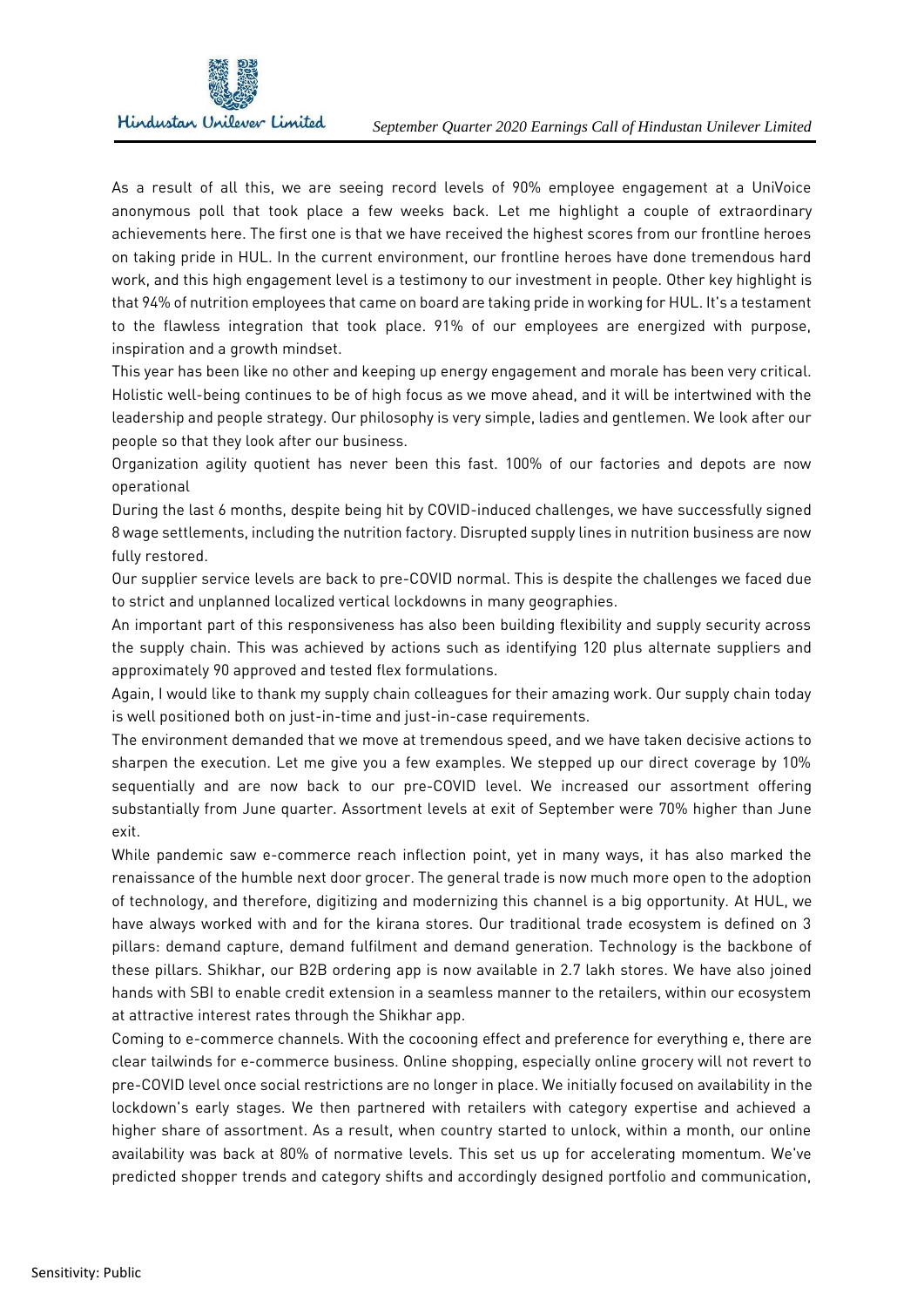

specifically for the channel, which enabled us to perform competitively. As a result, we have gained share from pre-COVID levels. E-commerce channel contribution for us has doubled on year-on-year basis. Sequentially, the growth momentum has picked up significantly, and our growth in this channel are now 2x versus the June quarter of '20.

It has never been more relevant for brands to demonstrate their positive contribution to society. So we are investing on communication which are explicitly purposeful and consumer relevant.

Lifebuoy and Domex are communicating the hygiene message, and in doing so, they're also spreading awareness and providing relevant information for staying safe.

Hamam, known for championing safety for women, whether its GoSafeOutside campaign, spread the message of hand washing, hygiene to stay protected at home.

Red Label extended its long-running 'Taste of Togetherness' campaign through a simple but contemporary message of we can be socially connected even while we are physically distanced.

We have also repurposed communication across the hair care portfolio. For instance, Clinic Plus is creating relevance of hair wash with clean and strong proposition. Dove on the other hand is talking about damage repair. You may have to twist, tug and pull hair to do what's needed, but with Dove, you don't have to worry about damage, that's the message.

COVID, amongst many other things, has interrupted childhood as children are forced to be at home. Surf Excel's new communication 'Bachpan Zara Ruk Ja' nudges all the parents to restore childhood by becoming the children's friends and encourages active play between parents and the kids. We know that perpetual purposeful brands stand out, drive consumer choices and perform better in long run. This, we believe, is true earlier as well as during and after the crisis.

Consumer behaviour has changed radically in response to COVID-19 lockdown. We see the megatrends of clean living, preventive immunity, normal consumption are sticking with consumers. During the crisis, we have been focusing on the innovation that are consumer and contextually relevant. We have accelerated our innovation pipeline and launched more than 100 plus SKUs in the last 6 months. Our teams have reacted very quickly to capture the new growth opportunity that this crisis has presented.

We brought into market a range of hygiene products and Lifebuoy, right from an army of sanitizers to germ kill spray and wipes to laundry sanitizer. Within the newly acquired VWash portfolio, we launched an access pack in this quarter to build affordability and value in intimate hygiene category. In Home Care division as well, we did a number of launches to take away consumer home hygiene related world. Domex's disinfectant spray, Domex wipes, Surf Excel Anti-Germ Wash Booster and Vim Antigerm Bar. In addition to good hygiene practices, we also need to have a healthy diet that builds the body's natural defense mechanism. And we are delighted to support our consumers in this journey with our immunity boosting Horlicks with added zinc, which was launched in April just after we took over this business.

The COVID-19 crisis has aggravated challenges faced by the vulnerable and underprivileged communities. To come out stronger, governments, business and society must come together. As a responsible business, we had committed INR 100 crores. In the last 6 months, we have deployed nearly 70% of our commitment as a purpose-driven [company].

We have donated 14 million soaps to the vulnerable sections and essential workers.

We are supporting the hospitals with medical testing kits and equipments like ventilators, distributing soaps and sanitizer to health workers, police, sanitation workers, etc. We have upgraded medical facility for COVID patients as well as provide them with protective gears and also our products to the public health authority.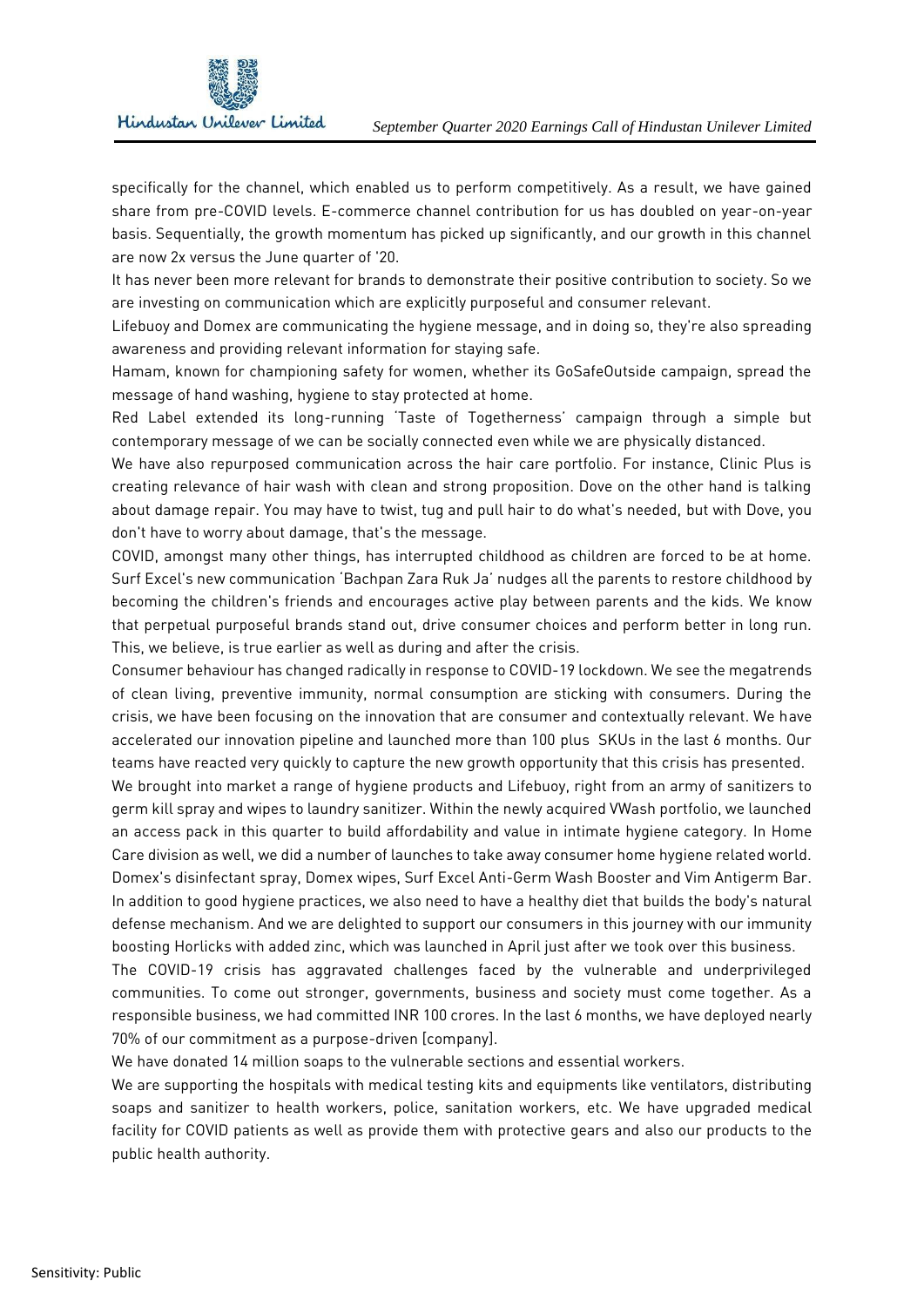

We are supporting the nutritional needs of our frontline health workers. We are utilizing a pan-India reach to distribute food to needy people, both in urban and rural India.

Finally, we are a marketing company and have expertise in changing consumer behaviour. So, we have partnered with UNICEF to create campaigns encouraging people to adopt the right behaviour. We partnered with BMC to create a public awareness campaign, 'Corona Se Mat Darona' and our campaign 'BreakTheChain', 'VirusKiKadiTodo' has reached over 600 million people delivering simple but powerful messages on social distancing, hand washing and generosity.

The next slide, please. We have delivered a competitive and profitable growth. Reported turnover growth stands at 16% and domestic consumer growth, excluding the impact of merger of GSK and acquisition of VWash, is 3% for the quarter.

From competitive lens, we sustained our strong fundamentals. As per Kantar, 70% of our business is gaining penetration on a relative basis in MAT August '20. In the absence of other stable data, we use Kantar panel to look at volume shares as a surrogate measure, and more than 90% of our business is winning volume share.

If you look at our performance sequentially, our business has picked up momentum. From the declines we saw in March and June quarter, we have accelerated to a positive growth trajectory.

The 3% growth at an overall level marks the big positive we are seeing in the health, hygiene and nutrition portfolio. This portion of the business constituting about 80% has grown at 10%. The growth of this portfolio has almost doubled sequentially.

This performance reflects our focus on portfolio intervention, channel-specific strategies, agility in operations and execution prowess.

Looking forward, while we are cautiously optimistic about the midterm outlook, we are confident of the medium to long-term growth prospects of the FMCG sector. We will focus on competitive volume-led growth, absolute profit and cash delivery. We remain committed to further strengthening our portfolio of brands through bigger and better innovations and unblinking defence of a strong market leadership position. The fundamental drivers of growth continue to be the key principles driving our execution, and we remain focused on delivering superior long-term financial performance through our sustainable business model.

With this, let me now hand over to Srinivas, who will cover the details of our quarter's performance. Srini, over to you.

**Srinivas Phatak** Hindustan Unilever Limited - Executive Director of Finance & IT, CFO & Executive Director

Thank you, Sanjiv. Good evening everyone, and I hope all of you can hear me. Sanjiv gave you a very good perspective about the overall economic environment and how we have progressed. Let me do a bit of a deep dive into some of the results and clarify some of the specifics.

Obviously, the operating environment has improved progressively during the quarter as lockdowns have eased and the economic activities have picked up. Agility and execution prowess across the value chain enabled us to unlock the growth momentum and hence really deliver a competitive and a profitable performance.

Our reported turnover stood at 16% including the Nutrition business and as well as acquisition of VWash. On a like-for-like business, excluding the impact of M&A, our domestic consumer business in September quarter '20 grew by 3% with a positive UVG of 1%. Within this construct, 80% of our business, which comprises of health, hygiene and nutrition, did well with 10% USG.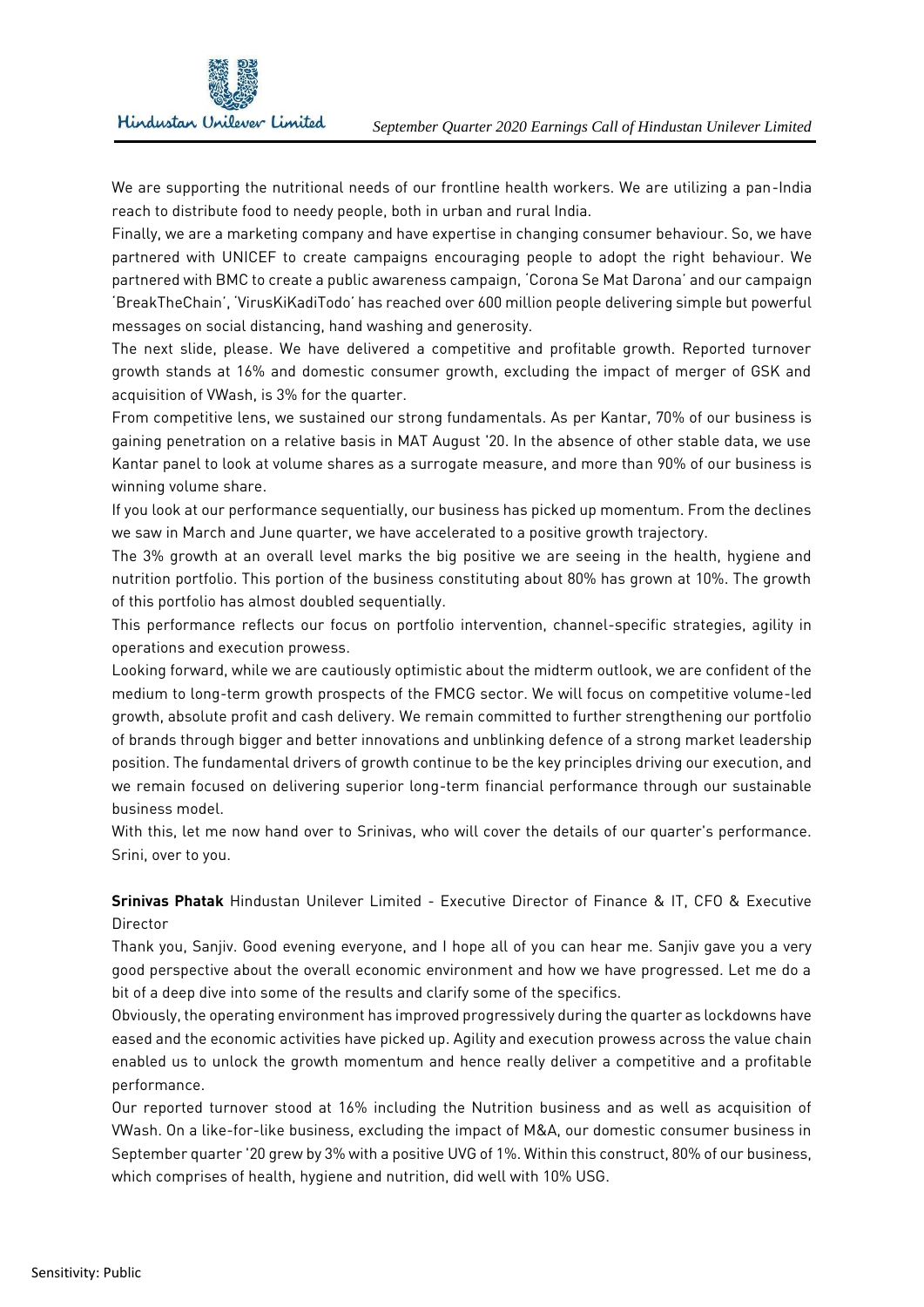

The discretionary and out-of-home categories, while have improved sequentially as the restrictions have eased, but given that the consumers continue to stay at home and consume cautiously, have got impacted. And I will talk about them when we move into the other slides in details.

With respect to bottom line, our EBITDA at INR 2,869 crores registered a 30 basis points increase. But if I give you a bit of a flavour, our base business, which is excluding the acquisitions, had a decline of 60 basis points, whereas we got a benefit of 90 basis points coming from the Nutrition business, which therefore, translated into a 30 basis points increase on an overall basis.

Our profit after tax, but before exceptional items, grew by 11%. And our net profit at INR 2,009 crores grew by 9%. Some key exceptional items during the quarter include restructuring expenses of INR 69 crores in our supply chain, our M&A-related cost of INR 17 crores, which was net off by about INR 5 crores of surplus from sale of property.

You would also recollect that the changes to the tax legislation in the form of the corporate tax cut were effective September '20, that's in the base period. So therefore, if you really look at our base, there was 1 additional quarter of benefit from our corporate tax. This in a manner explains the difference between the PAT (bei) and the net profit to that extent.

When I look at our divisions, it's fair to say that Foods & Refreshments have accelerated, whereas Home Care and BPC have stabilized. Our F&R business has grown at 19%, and I think it is important to understand some of these numbers on a sequential basis.

In June quarter, BPC had a negative growth of 12% and F&R was negative 4%. From that perspective, we have now had BPC at a flat growth and Foods & Refreshments accelerating at about 19%.

Let's deep dive a little bit into the businesses and give you a flavour of the performance.

Within Home Care, Household Care has delivered a strong double-digit growth, led by penetration gains. Our Domex range now is going national. And as Sanjiv talked about it, we have also expanded into some of the other categories and segments such as wipes and other benefits

In Fabric Wash, as you are well aware that we have seen an easing in the crude prices. And given our long-lasting principles on how we manage this business, we have taken down prices in parts of our portfolio to pass on the benefits to the consumers. This is a structural and a fundamental way we run the business, and this, we believe, will serve us well in due course.

Having said that, the category consumption of laundry has been adversely impacted due to confined living. A lot of people remain in home and therefore, some of the top-up purchases that we used to see when people used to step out have not come through to the levels that they should have. But we are confident that this is going to get corrected as the country continues to open-up, and we will unlock the opportunities.

Keeping in focus the clean-living needs of the consumers, we have stepped up our innovation intensity with a number of launches like Surf Excel Anti-Germ Wash Booster, Vim Antigerm Bar, Vim scrubbers, Domex wipes, etc.

In Beauty & Personal Care, I think the heartening news is that Skin Cleansing, Oral Care and Hair Care have all performed well with double-digit growth. Performance in Lifebuoy continues to be stellar on the back of penetration gains. With a purpose-led communication, Lifebuoy has been spreading awareness around the frequent hand washing habit as a deterrent against the infection spread. It is also pleasing to see that Lux has started to deliver a good performance in the quarter, and this positions us well.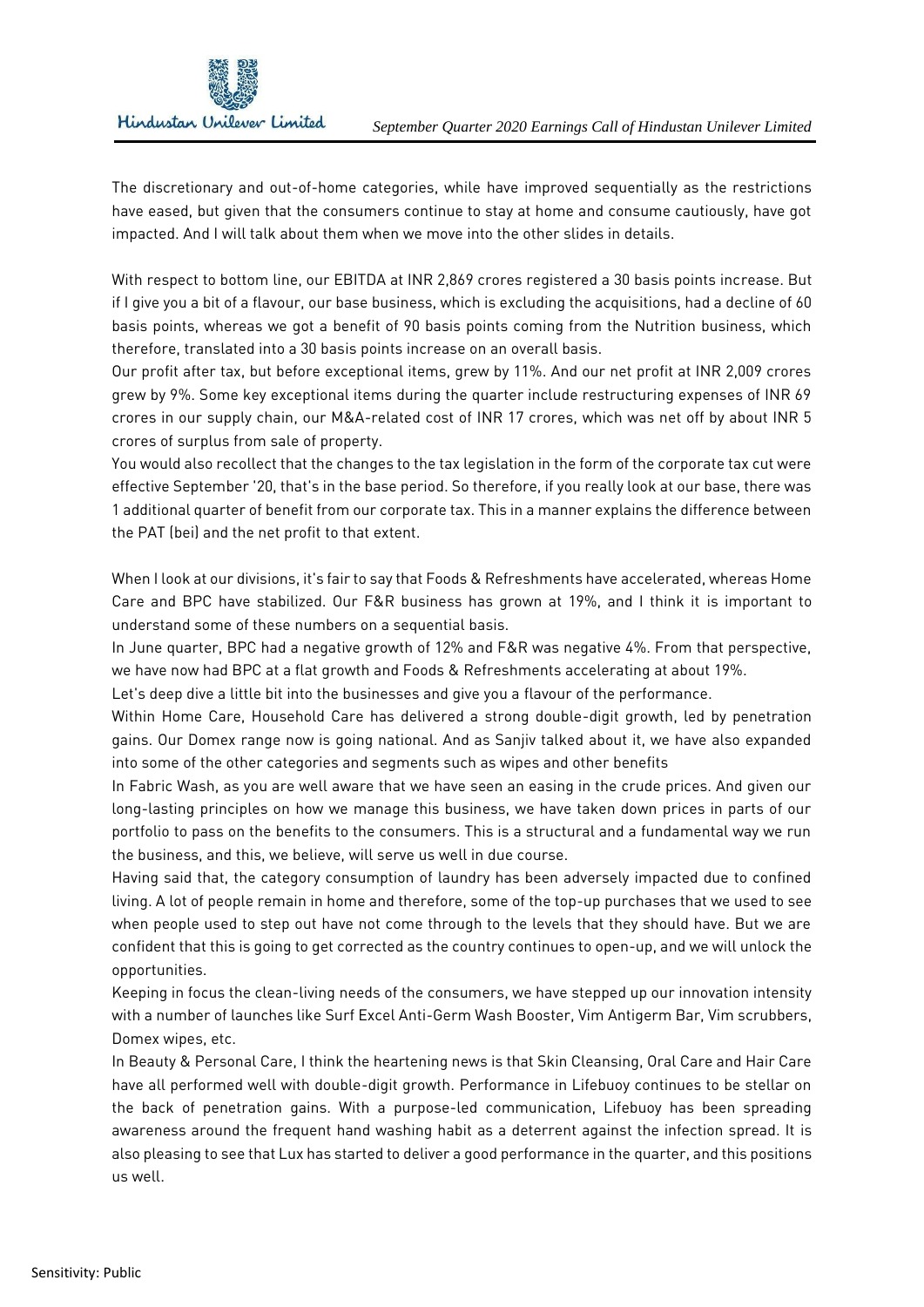

Oral Care delivered double-digit growth, led by Close Up. We also had strong performance in hair as we repurposed the brands and focused innovations to help drive salience. Sanjiv spoke about some of the campaigns, which included Sunsilk basically using Your Shine is Unstoppable campaign, which is encouraging young girls to find their shine even in dullest of days. So overall, hair care grew in double digits.

When we look at Skin Care, the essential parts of Skin Care is resilient and is growing well, while the winter portfolio sell-in was impacted due to some muted trade sentiments and liquidity constraints. This, we believe, is more of a pipeline adjustment issue. Of course, you would realize that in this environment, liquidity is constrained. There is limited space on the shelf from a retailer point of view. And they would like to see a bit of an onset of winter before they start to order.

So what we believe is that this is more of a phasing issue, which is going to come in and no reason to see it as a structural issue at this stage. Both Glow & Lovely and Glow & Handsome are successfully on the shelves. Mere Glow Ko Na Roko campaign is encouraging girls to choose their identity, and this is really positioning us very well with the biggest change and transformation that we have done to our brand in our recent history.

In Foods & Refreshments, I think we have hit the sweet spot of leveraging the in-home consumption, and this is helping us both from a Foods point of view as well as Beverages. In foods, both Kissan and Knorr have seen strong consumer traction and Foods has grown in double digits.

Performance in tea was particularly stellar, with all our brands growing in double digits. As many of you would be aware, there has been unprecedented tea inflation, ranging anywhere between 50% to 70%. We have been very judicious in pricing across our portfolio. We are doing this dynamically, leveraging our balance sheet strength. I think when we do this sensibly, it gives us a big opportunity to gain from the unorganized players and strengthen our competitive performance. And if it means that in the short term we will actually take a bit in the gross margins, we are absolutely comfortable to do that because I think this gives us a massive opportunity to structurally reshape the market and gain competitively.

Coffee continues to perform well through volume-led growth. Our Nutrition business, this has been the second quarter, and we are quite pleased with the overall integration. But as Sanjiv has spoken about, while our growth has been competitive, that is, we have been gaining shares as per Kantar panel, we did have supply chain issues. Two of our key sites, be it Rajahmundry and Nabha were impacted because of COVID and IR issues. This basically impacted the output that we could get. While from a secondaries' point of view, consumers were not impacted, but from a primaries' point of view, our pipelines had gone down.

The good news is, now these have all been sorted out, and we have resolved them. So therefore, given the context of these disruptions, if you were to use GSK as a base, our growth would have been flat, but for the supply chain disruptions, we would have seen similar levels of growth as we saw in the previous quarter.

Having said that, we have had many exciting innovations. Boost has gone national. Horlicks has come back with a very powerful communication that celebrates the confidence that empowers children. With supply issues behind us and with an innovation funnel which is looking quite strong, we hope to see much better growth rates, and we are quite confident about the growth potential coming from the next quarter, and we should see the trajectory to move up.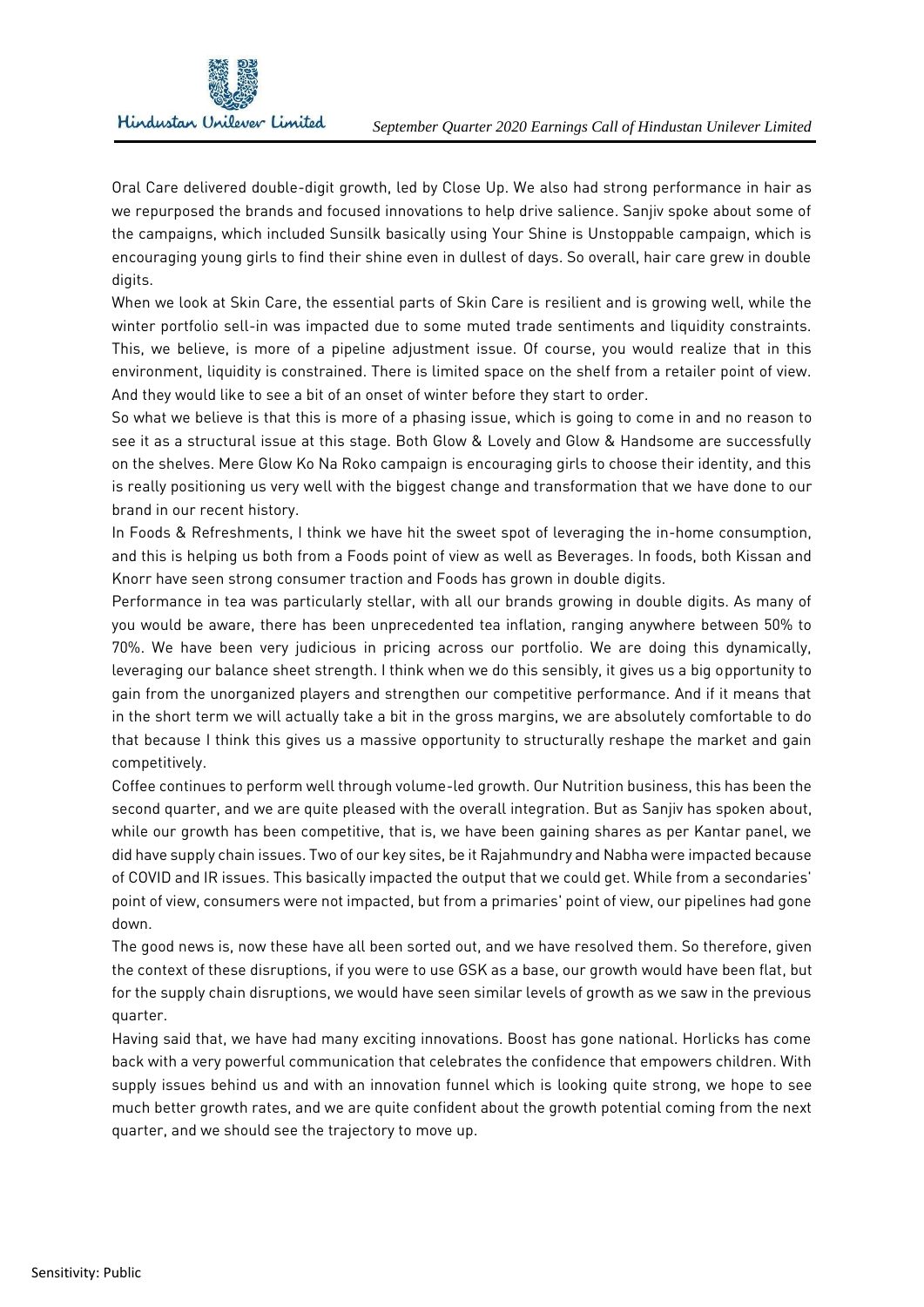

As I said, we have seen a sequential improvement in out-of-home consumption and ice creams. But given that we still are not fully out into the open, these businesses have seen an impact, albeit the loss has been lower than what we saw previously.

I think this is a chart which we used, which is contextual, we used it in the previous quarter, and we want to repeat it this quarter. It's giving the flavour of the business through the lens of health, hygiene & nutrition, discretionary and out-of-home. Of course, this excludes the impact of the M&A portfolio, and therefore, this is a construct which will explain the 3% growth. 80% of our business has grown at 10% with a high contribution of underlying volume growth. And this is up from the 6% of previous quarter.

When you look at 15% of our business, which comes from skin, color and cosmetics, has registered a decline of 25% versus 45% decline which was in June quarter. We saw sequential improvement as some parts of the essentials of the portfolio started to come back. Colors and deodorants remain impacted, and they will take some time, and we need to see a bit more of the opening up of the economy and people coming more to work for these segments to really pick up.

The out-of-home categories, contributing about 5%, were disproportionately impacted. These declined by about 25%, but this compares to a 69% decline in June. So it's fair to say that we've seen a sequential improvement, and that's also reflected in our base business, which has actually moved from minus 7% to a positive 3% or the reported growth, which had moved from 4% to 16%, if you were to compare sequentially.

From a P&L point of view, I think the headline statement summarizes it well. I think we will leverage all lines of P&L to continue to protect our business model and deliver a profitable growth. And what you see on the chart is a whole host of measures.

As I talked to you already about tea, we have been quite judicious, notwithstanding the inflation. We are looking at full net revenue management to manage this. And in line with our principles, I think prices enduring an inflationary period will be calibrated, will be judicious. But I think the big difference is that, I think this time, we will have a very differentiated approach to gain competitively and gain from the unorganized segment.

Crude prices continue to be benign. And to that extent, we have passed on some of the benefits in our Home Care portfolio by lowering the prices. The aspect and how we really run the savings agenda is well-known to all of you. We have also moved down the path of trying to make more of our cost variable. You have also seen that we are making some very good progress from a nutrition perspective.

I think the important call out for us is that, we are continuing to invest and invest well behind our brands to remain competitive. We are also focusing both on reach as well as SOVs, given the higher intensity with respect to advertising. On a sequential basis, our advertising spends are up INR 342 crores.

I think it's also important to understand that we also had benefits of rate savings come into the quarter, which in a manner, if you were to compare on a Year -on -Year basis, means that we have spent much more from a GRP's and a reach point of view.

If I look at now the segmental performance, I think the numbers are fairly clear. And from a segmental point of view, Foods & Refreshments here is not a comparable growth, but includes the acquisition. Our margins continue to be quite healthy across all the 3 divisions. And I think this really gives us the good balance sheet and the P&L power to continue to drive our business.

Therefore, when you see, I think September quarter performance has been a good step-up in terms of sequential growth, and sequential margins have also been maintained. I think just a quick call out here, we have also had some prior period adjustments, which had a favourable impact on our tax and the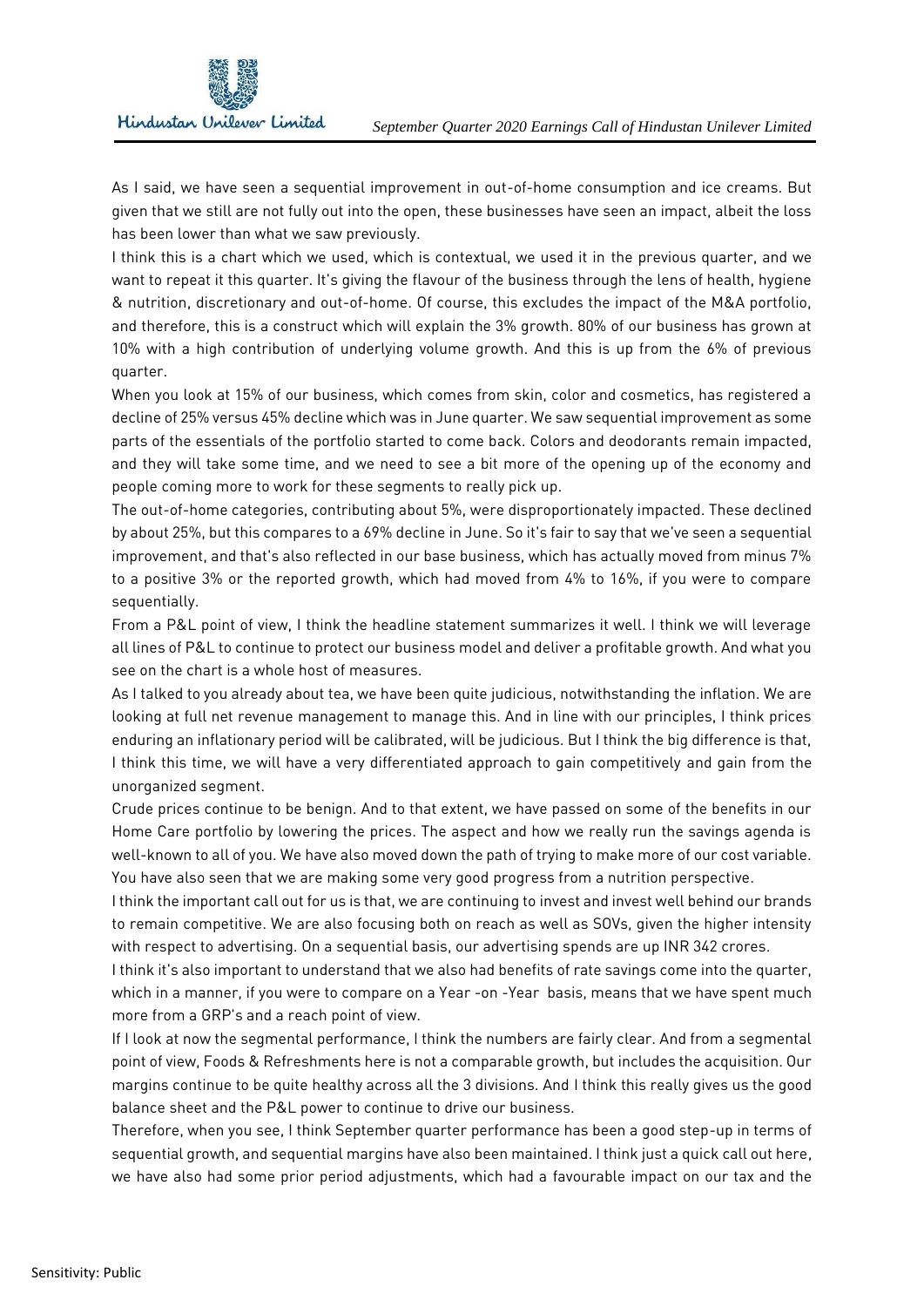

interest lines. In tax, approximately, we have got about INR 35 crores as a prior period, which also has a base of about INR 50 crores. And on the interest line, we have seen a benefit of about INR 17 crores. I think this starts to help you to understand some of the movements between PBT and net profit.

A quick snapshot view of the first half performance. While the reported growth is at 10%, the domestic consumer growth still is at about negative 2%. Our EBITDA is up 8% on a Y-o-Y basis.

Taking into account the performance of the company, I'm pleased to inform you that the Board of Directors have recommended an interim dividend of INR 14 per share for the year ended March 31, 2021. Looking ahead, and I think Sanjiv spoke about it, while the outbreak of COVID-19 has disrupted businesses massively, we believe that the worst is possibly behind us from an economic standpoint. And therefore, we are cautiously optimistic about the prospects of the business looking ahead.

Rural has been growing ahead of urban for various reasons and that needs to sustain. Urban is still looking a little uncertain for the various factors. In these circumstances, while it may be a little difficult to estimate market growth or recovery, I think it is fair to say that we will start to see good traction from here on. And hence, the reason for us to be cautiously optimistic.

Inflation in select categories such as tea is likely to continue. While we will play all levers which are available to us, this could mean that gross margins will remain under pressure in the short term. But as I spoke to you, I think the right thing for us to do is to focus on competitive volume-led growth. And if it means that some of the margin expansion is not at the desired levels or the levels we would like to be, it is absolutely okay with us. We will invest to drive growth. And I think there are enough levers for us to come back to our usual rhythm of competitive and profitable growth, the way we have done it for some time now.

I think the organizational strength in this context remained unchanged, which is brand portfolio, talent and capabilities and our organizational speed and agility. With these streams and experience in our fold, we are placing our trust on driving competitive volume-led growth. Our focus for some time will be on absolute profits and cash delivery. We are quite confident that we are and we will come out further stronger from this crisis, and we also remain confident of the medium to long-term prospects of the FMCG sector.

Thank you for hearing us out, and we are very happy to take any questions at this stage. Over to Amit and the operator.

**Amit Sood** Hindustan Unilever Limited - Group Financial Controller & Head of IR

Thank you, Sanjiv. Thank you, Srinivas. With this, we will now move to the Q&A section. In addition to the audio, as always, our participants have an option to post questions through the web option on your screen. We will take those questions just before we end.

Before we get started with this session, I would like to remind you that the call and Q&A session is only for institutional investors and analysts. And therefore, if there is anyone else who is neither an investor nor an analyst but would like to engage with us or ask us a question, please feel free to reach out to the Investor Relations team.

With that, I would like to hand back the call to you, Aman, to manage our next session.

## QUESTIONS AND ANSWERS

## **Operator**

Thank you. First question is from the line of Abneesh Roy from Edelweiss.

## **Q - Abneesh Roy**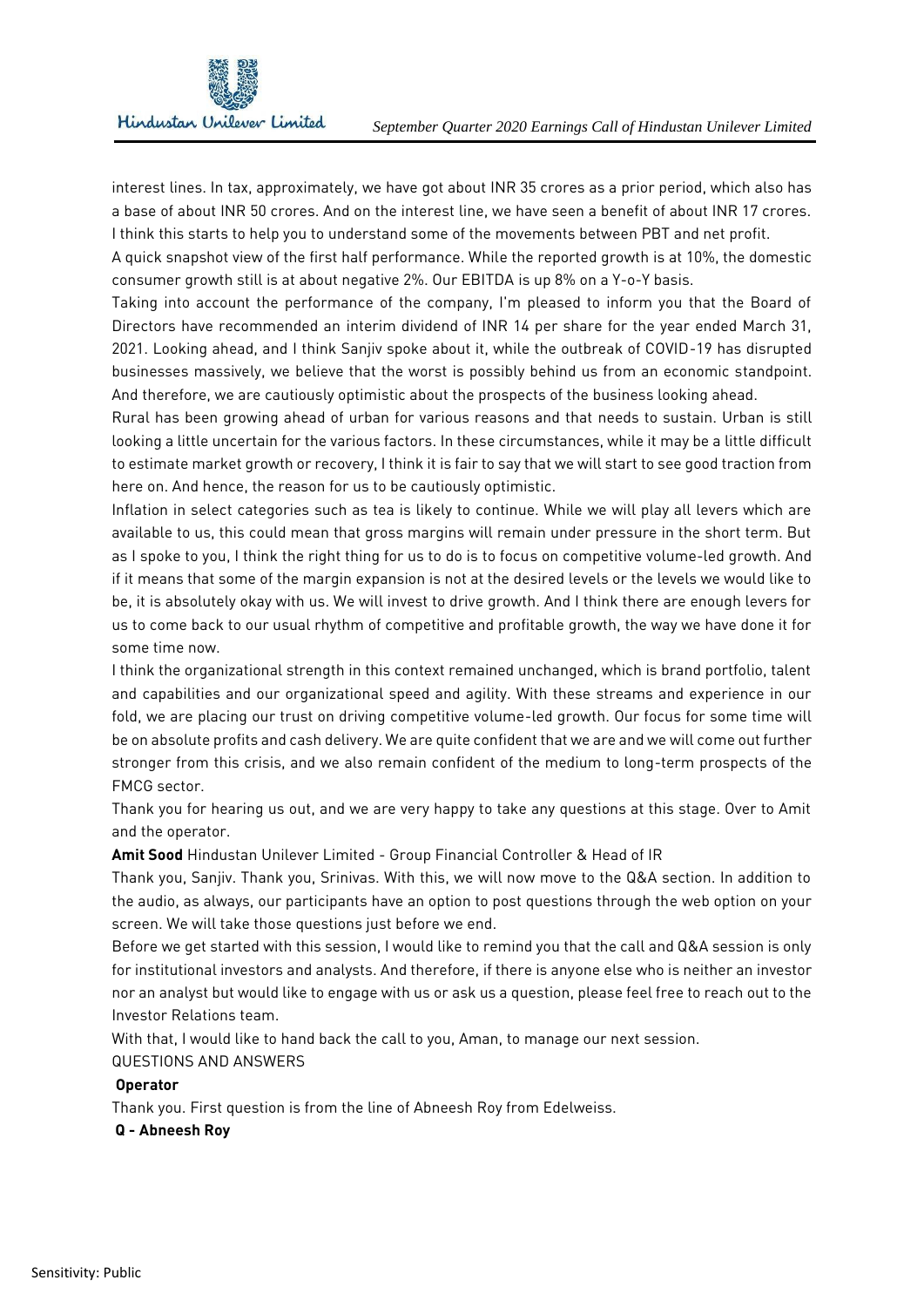

Yes. Congrats, Sanjiv, on good performance and recovery. My first question is on the 2 brands, which are being taken national. So Domex and Boost. So what is the thought process currently on both brands being taken national? Is it largely because of the COVID opportunity?

Or do you think that there are other parameters which have been met. And so now finally, this is the time to take it to the next level. If you could give more color to why you think this is the right time for both the brands.

# **A - Sanjiv Mehta**

Yes. Thank you, Abneesh. Let me talk about Domex. Domex is a brand which we have been growing the roots in southern part of the country for the last many years. And you would recall, we had also come out with powder Domex about 2 years back, which is doing reasonably well for Indian kind of squat toilets. So we were very clear that this is something which is a long-term play for us. And with COVID, one of the behavior, which is very clearly apparent is the fetish for cleanliness, disinfectant and hygiene everywhere. And we have extended the range of Domex, it is hypochlorite based and it kills immediately the germs and viruses. And it could not have been a more opportune time than now that after having sown the seeds in South India to take it national.

Boost, we were very clear that it's a great brand. And there are pockets where it has huge potential. Keeping that in perspective, even before we consummated the deal, we were absolutely clear that we are going to take it national. It has great heritage, great saliency, and it's now all about extending it. And Abneesh and the team, at an opportune time, we will share with you the fabulous work that is happening on innovation in the HFD portfolio, which will really strengthen our presence and make the brand grow faster and taller and longer when it has come into our portfolio.

# **Q - Abneesh Roy**

Sanjiv, on Boost, if you see, Indulekha saw 4x, 5x jump in sales once you took over in the next few years. So in Boost also, is that the thought process that this is a much lower-hanging fruit versus scaling up Horlicks because it's not pan-India presence?

# **A - Sanjiv Mehta**

It is like this. If you look at the markets and you map out the markets, there are markets which are white, there are markets which are brown. And there are markets where there is a very clear plan that Boost can play a much bigger game. And that is the reason why we have launched and taken it to across the country. Earlier, it was only in certain pockets in the country.

So I would say that after acquiring the GSK business, we are now even more confident about the growth potential of this business and also about the cost synergies that we'll bring forth in this business. And the wonderful bit has been, Abneesh, that the integration, despite all the constraints, has been near flawless. And the people who have come over to our fold are extremely delighted to be part of the journey, which you would have seen from the UniVoice scores.

# **Q - Abneesh Roy**

Right. Sanjiv, my second question is on Foods. In Q1, if you see, biscuit players did amazingly well, and you also grew double digits. Now in Foods portfolio, you have again grown double digit. And in fact, you have called out acceleration, while biscuit has seen a significant slowdown from a 21% volume growth to just a 9% volume growth. So wanted to understand consumer behavior here. Is it a more proactive step from you which has prevented a slower growth quarter-on-quarter?

**A - Sanjiv Mehta** See, Abneesh, our Foods & Refreshment portfolio has, excluding the HFD, the nutrition part of the business, which we acquired from GSK, has grown by 19%. And it's been a very impressive growth. And we have seen growth across the portfolio. Tea, we have been on a very good rhythm. Yes,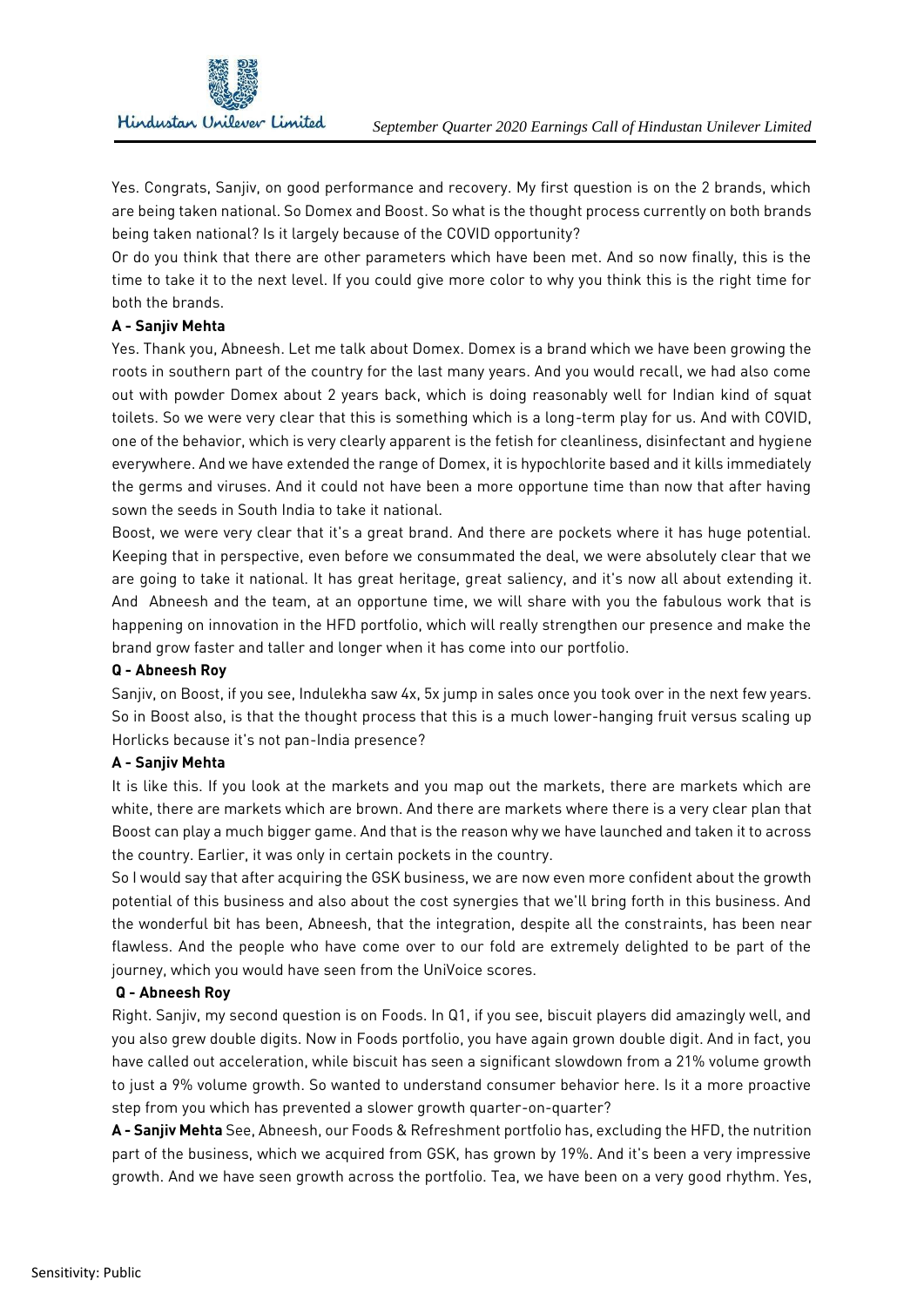

you've seen it over the years, even after taking over leadership, we have kept strengthening our portfolio. Coffee has grown very handsomely.

And the entire Foods range, whether it is Knorr soups, whether it is Kissan range, the entire portfolio has grown majestically. Part of it, of course, is linked to the fact that people are at home, they are not going out to restaurants and so the consumption has gone home. To an extent, it has also been offset by the fact that our out-of-home business, which included the vending business, has been impacted. But yes, on an overall basis, I think Foods has delivered exceptional growth.

## **Q - Abneesh Roy**

And my last question is essentially on Skin Care. So essentials has seen a resilient performance and, in fact, growing. What I could not understand was the winter sell-in wherein you have, in fact, did lower.

## **A -Sanjiv Mehta**

So let me explain on winter. Winter, what happens is, generally, the trade would start purchasing in the month of September. This year, the trade has been a bit cautious and which is for understandable reasons. And they say we will pick it up, not in September, but when the winter comes in. And I perfectly understand because of the sentiments in not only in our country but across the world, that they did not want to lock in the inventories ahead of time. But as soon as you see the whiff of winter coming in, I'm certain they will start purchasing it.

## **Q - Abneesh Roy**

But Sanjiv, that was the question. There's a lead time before customer can get it, trade stocks it first. So won't it be a bit late when trade starts stocking when winter actually sets in because earlier years, we've seen that.

# **A - Sanjiv Mehta**

Winter runs for normally 2, 3 months. It starts in November and not even 3 months, really till the time of Holi, the winter products keep selling in. And so it may be at best a week's time. Our direct distribution will cover it in a week's time. Our indirect, it may take 2 weeks' time. And I'm sure that as the winter as the temperature drops in the northern part of the country, this will pick up.

So I'm not much very worried at this stage about the winter products. I believe that the offtake will happen. And the trade has been, for reasons which one can understand why they have been circumspect in not picking it up earlier.

## **A - Srinivas Phatak**

Abneesh, the only element to add is, I think the amount of speed and agility at the back end from a supply chain point of view and go-to-market, I think we've also made significant step-up and improvements there, which will actually help us even if, let's say, some of the service time would be a little less than what we had earlier. So there is enough which has been done at our back-end to cater to that.

## **Q - Abneesh Roy**

And just to understand it fully, essentials in Skin Care, a bit difficult to understand for outsider. So is the winter most of the winter products is considered essential by consumer as per you?

# **A - Srinivas Phatak**

The way we articulated it about core of some of the portfolio. So, for example, if you look at Glow & Lovely and some of the key packs there, they've all done well. So more than about 2/3 of that portfolio has actually started to see some decent growth. It's really the winter part, which is where we have called out as saying there's bit of a phasing issue there.

## **Operator**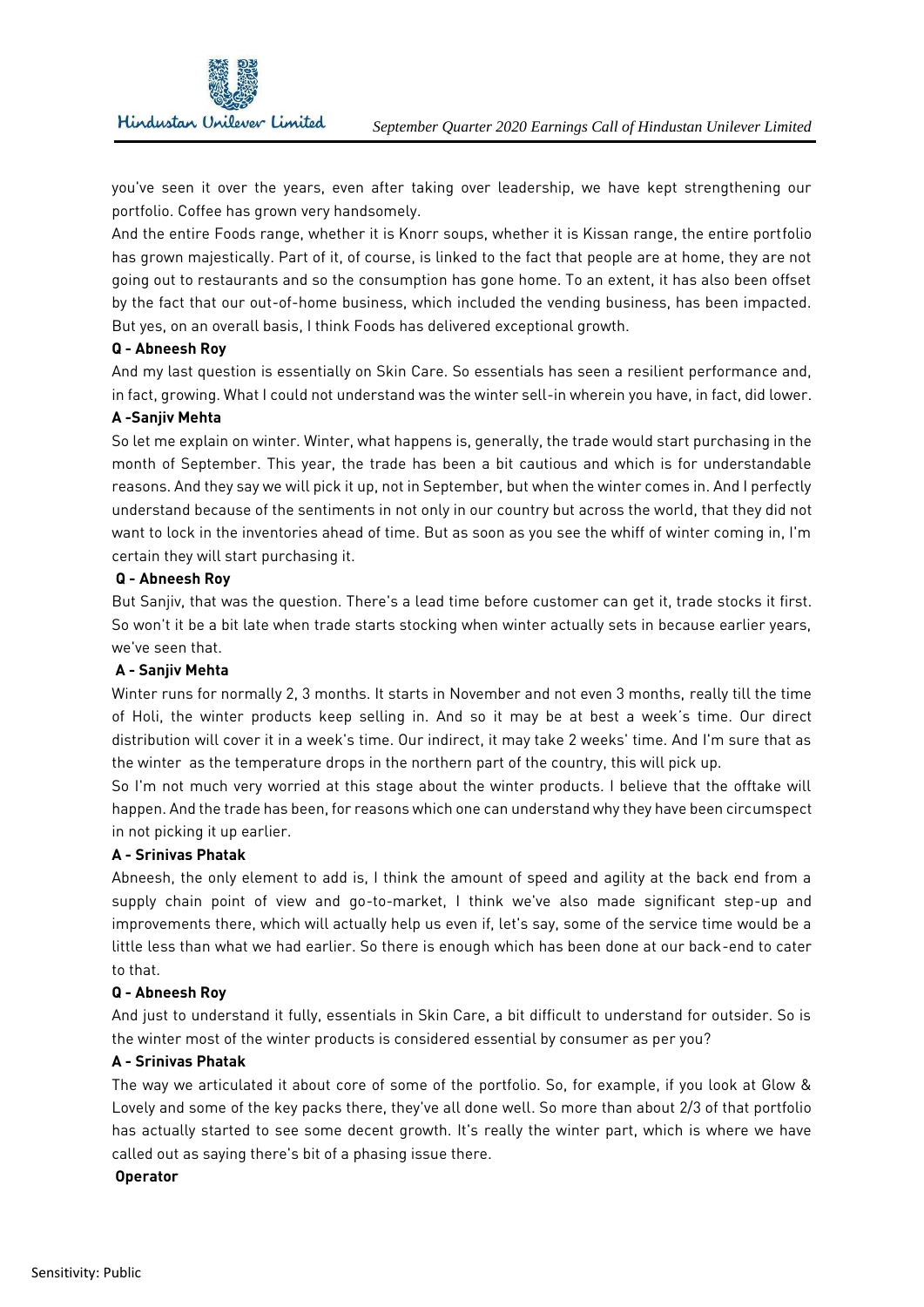The next question is from the line of Latika Chopra from JPMorgan.

## **Q - Latika Chopra**

I have 2 questions. The first one was, I wanted to check on 2 aspects, promotional intensity and consumer down trading. Are these trends evident over the recent months? And any specific categories you may want to call out where you would have come across these shifts?

## **A - Sanjiv Mehta**

The first is, there are 2 behaviours, Latika, which are very apparent. One is that in big cities, consumers are going in for larger packs, which also provides more value. But it also means less frequency of buying. And in smaller cities, there is more frequency of buying because they are more concerned with outlay. As far as down-trading is concerned, there is not one call that we could say, which would be applicable across the categories. For instance, most households have got repertoire of brands. If you are into a laundry category, then you would be having not just Surf Excel, but you would many times carry Rin and many times also carry Wheel, and you use it for different purpose. But if you use Surf Excel for cleaning your children's clothes or your husband's clothes when they work out, and if they don't go out, then to that extent, you may not have the same level of consumption of the Surf Excel brand.

Now laundry, very clearly, which we have also indicated, has been impacted by the fact that with confined living, it is not something which is dramatic, it is not like out-of-home, but to an extent, it has been impacted. And I believe that when people start coming out, they would get back to it. So there has been no dramatic shift as far as down-trading is concerned.

## **Q - Latika Chopra**

Sure. And just on your point on laundry, clearly, Hair Care has come back to double-digit levels. You did talk about part of Skin Care portfolio also doing well. So as you exited the quarter with lockdowns easing and people stepping out more, did we see a sequential improvement even for laundry offtake?

# **A - Sanjiv Mehta**

See, it has remained consistent because first June quarter and September quarter may not all be comparable because June quarter was also having an impact of pipeline fill-in against the pipeline shedding, which happened during the March quarter. So I would say that it is not anything which is of a serious concern for us. We have very strong portfolio of brands, and they're all purpose-led brands. We have a history of sustained high performance, and we'll get back to growth.

We are seeing now very clearly, things like liquids, things like fabric sensation or conditioners, picking up speed. So I would believe even the mainstay of cleaning will also pick up.

## **Q - Latika Chopra**

Great. And just the last one was on Glow & Lovely placement. Is the placement now done nationally? Is there still more room to cover here from a distribution perspective? And I'm not sure, but any sense on initial response from consumers regarding the transition feedback?

## **A - Sanjiv Mehta**

I would not like to declare victory at this stage, but we are pleased with the performance.

## **A - Latika Chopra**

Sure. And from a distribution perspective, have we covered it nationally as you intended to?

## **A - Sanjiv Mehta**

Yes, as we speak now, it has been covered.

## **Operator**

The next question is from the line of Percy Panthaki from IIFL.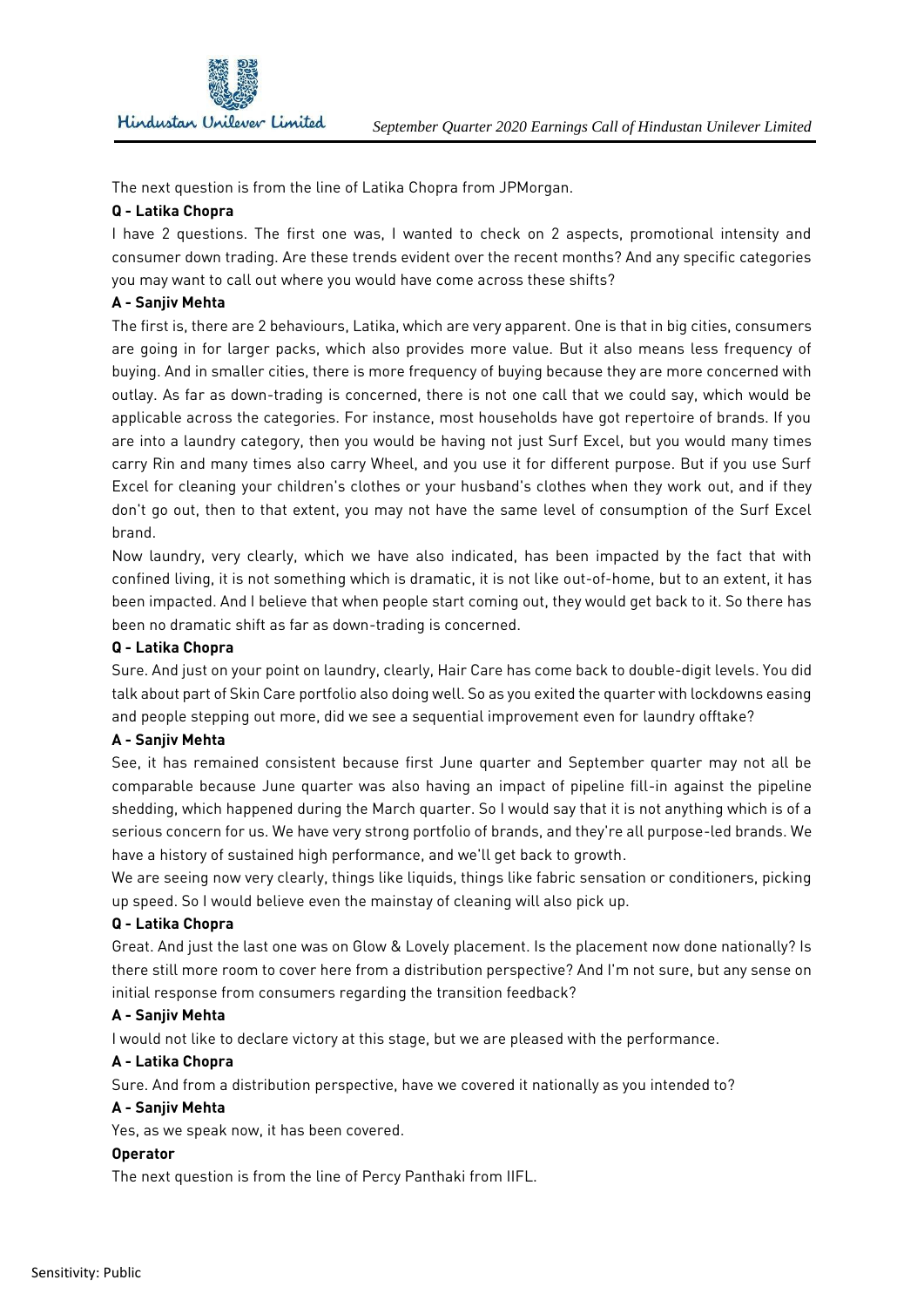

## **Q - Percy Panthaki**

My first question is on the 80% of your portfolio, which has done very well. And congratulations to you for that. It has grown at 10%. But if I break this up a little further, so this 80% includes home care and within that detergents, and detergents has seen a decline this quarter. And despite that, the 80% portfolio has seen a 10% growth, which means excluding that detergents portfolio, the rest of the businesses have actually grown at some maybe 16% to 17%.

Now if that is true, what really drives this growth? And is this a sustainable growth? Because is it just that there is although your distributor inventories might not have changed, is it that the retailer inventory has changed. There's an upstocking at the retailer level or even at the consumer level, which is driving a 16%, 17% growth? Or have you gained a huge amount of market share, and therefore, the 16%, 17% growth is not due to any kind of pipeline in any link of the distribution change? If you can just help me understand this number, it would be helpful.

## **A - Sanjiv Mehta**

Sure. Percy, obviously, your math is very good. If we look at foods and refreshment, like I said, has grown at 19%, Household Care, that it is home and hygiene, that's done brilliantly. Skin cleansing has done very well, all double digit, double digit, I'm talking about. Oral Care has done very well. Hair has done very well. All these are in double digits.

And when it comes to trade loading, in fact, we have cut down on our TTS spends. So the question of loading the trade doesn't arise at all. And then there are 2 yardsticks that we look at from our perspective, we look at the health of our business. One is penetration, which is so key for us. And in 70% of the business, despite the economic slowdown that is happening, we've gained penetration, relative penetration.

And the second aspect is, while the normal using of Nielsen shares is still not available for us. But we look at a surrogate measure, which is the volume shares coming out of the Kantar household panel. And in over 90% of the business, we are gaining handsome volume share.

And Kantar as you know, is not great. It is home consumption.

## **A - Srinivas Phatak**

So the only element I'll add, Percy, to what Sanjiv has covered is, again, tea as a category, so given the levels of inflation that they have been. And our ability to be judicious and our ability to manage it, given our balance sheet strength, also means that we are gaining handsomely versus unorganized. And therefore, that's also a clear translation of share gain, which also means growth for us. And that's the only additional call out to what Sanjiv had said.

## **Q - Percy Panthaki**

Understood. And if I basically look at your 10% growth of the 80% portfolio, would you be able to give some color on how that 10% would be broken up between urban and rural?

#### **A - Sanjiv Mehta**

I'll tell you what has happened today. Urban has been impacted because a lot of our business are outof-home and discretionary, like the Lakmé business, like the Deo business and most of the out-of-home were all urban business. The other is, one should also understand that there have been shift of people from metropolitan cities to rural areas, with all the workers going back. There, at the end of the day, were also consumer of our goods and they are pretty large substantive in numbers. The other is, of course, because people are not stepping out, channels like modern trade, etc, have been impacted, which is also very apparent. But suffice to say, and also one more fact that rural is also coming from a low base.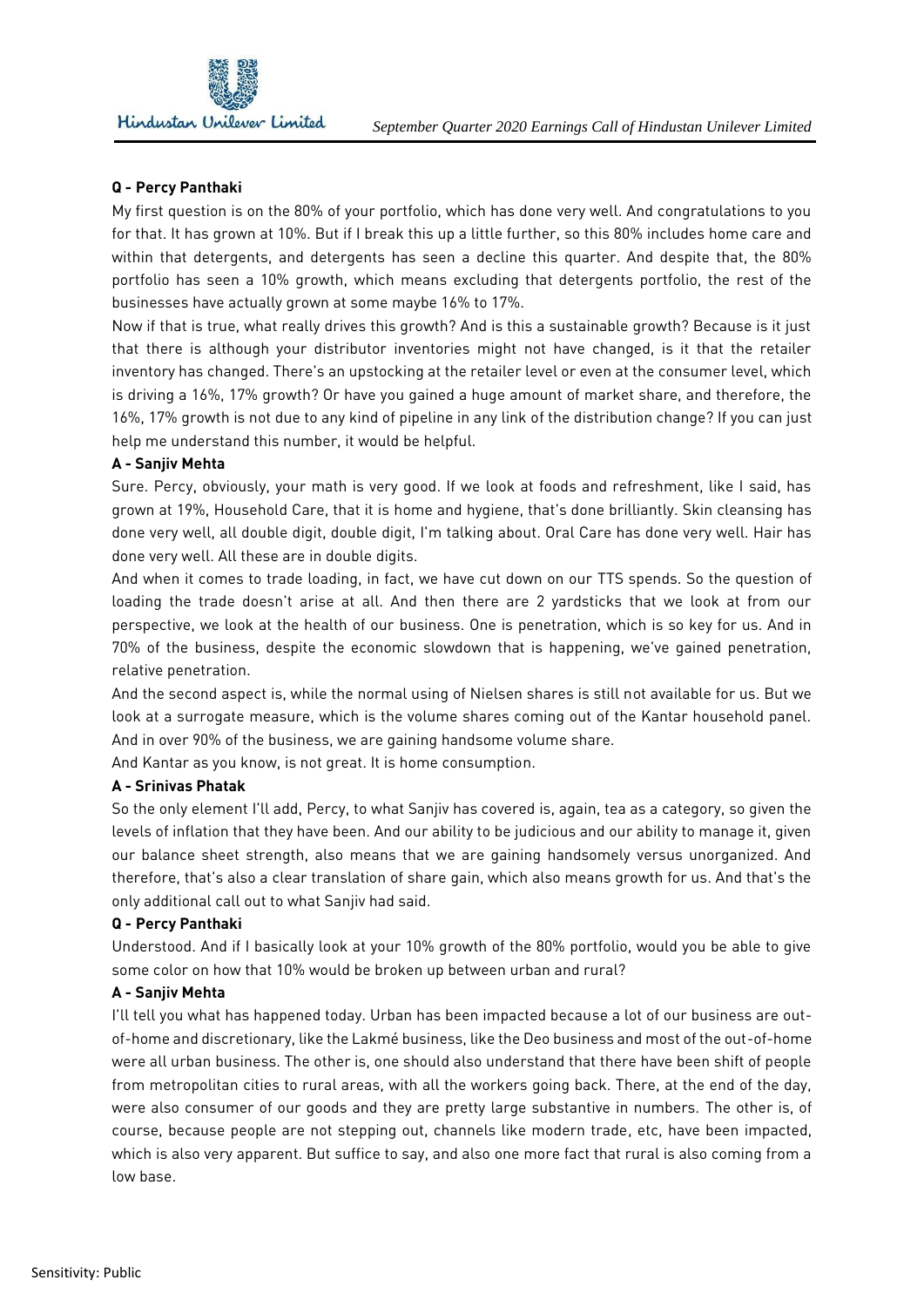

If you recall, Percy, that last year around the same time, we used to be worried about the rural consumption because that's been slowdown. So they're coming from a low base. But suffice to say that rural is growing in the 80% of the portfolio, much ahead of urban.

## **Q - Percy Panthaki**

I see. Okay. So basically, rural, even in that 80%, if that 80% is 10%, rural is much higher than that 10% number?

## **A - Sanjiv Mehta**

Yes. Because it's confined living in urban which has impacted consumption.

## **Q - Percy Panthaki**

Right. Right. Understood. And finally, if I might ask on Fair and -- sorry, Glow & Lovely now, basically, whatever business we've seen -sorry?

## **A - Sanjiv Mehta**

I said, get used to the new name my friend.

## **Q - Percy Panthaki**

Yes. So in Glow & Lovely, whatever weakness we've seen, obviously, there is a COVID impact to that. But has the weakness been accentuated by the fact that it is undergoing a complete change in packaging, name, etc, etc? Or there's no incremental effect of that over and above the COVID impact. So what I'm trying to say is that if the name change did not happen and the new product sort of I mean, the entire relaunch did not happen, would you have seen similar sales performance of the brand or not?

## **A - Sanjiv Mehta**

See, the concept of Glow, the proposition of Glow got thoroughly tested during the last relaunch. So I'm absolutely confident that we won't have an issue. And then when you look at it, our relaunch, the new stock started going in, in September. So in the September quarter, we have not seen the full impact of primary placement also of Glow & Lovely, but the entire thing would be felt during the October-December period. But then you look at discretionary, which was running at minus 45% in the June quarter has come down to minus 25%.

So like I was telling Latika, I would not like to declare victory, but I'm very confident that Glow & Lovely will be a big success.

## **Operator**

The next question is from the line of Vivek Maheshwari from Jefferies.

## **Q - Vivek Maheshwari**

A couple of questions again on this Fair & Lovely to Glow & Lovely migration. First is this A&P spend, which have moved up quite a bit in the context of still pressures in out-of-home and discretionary, so would there be some of these spends, which will be essentially because of the brand transition, something which will kind of reverse or will even out as we head into maybe third and the fourth quarter?

## **A - Sanjiv Mehta**

Srini, do you want to take this? Say hi, Vivek.

## **A - Srinivas Phatak**

So yes, hi Vivek. So will there be some spends related to Glow & Lovely transition? Absolutely, yes, because it's one of the biggest changes and launches. So we have spent in September quarter to an extent. We'll also do it in December quarter. I think the important aspect to also call out is as the country is opening up, and the focus shifts from completely from a supplies point of view to really demand generation, which also, therefore, necessitates that you continue to invest behind your brands and make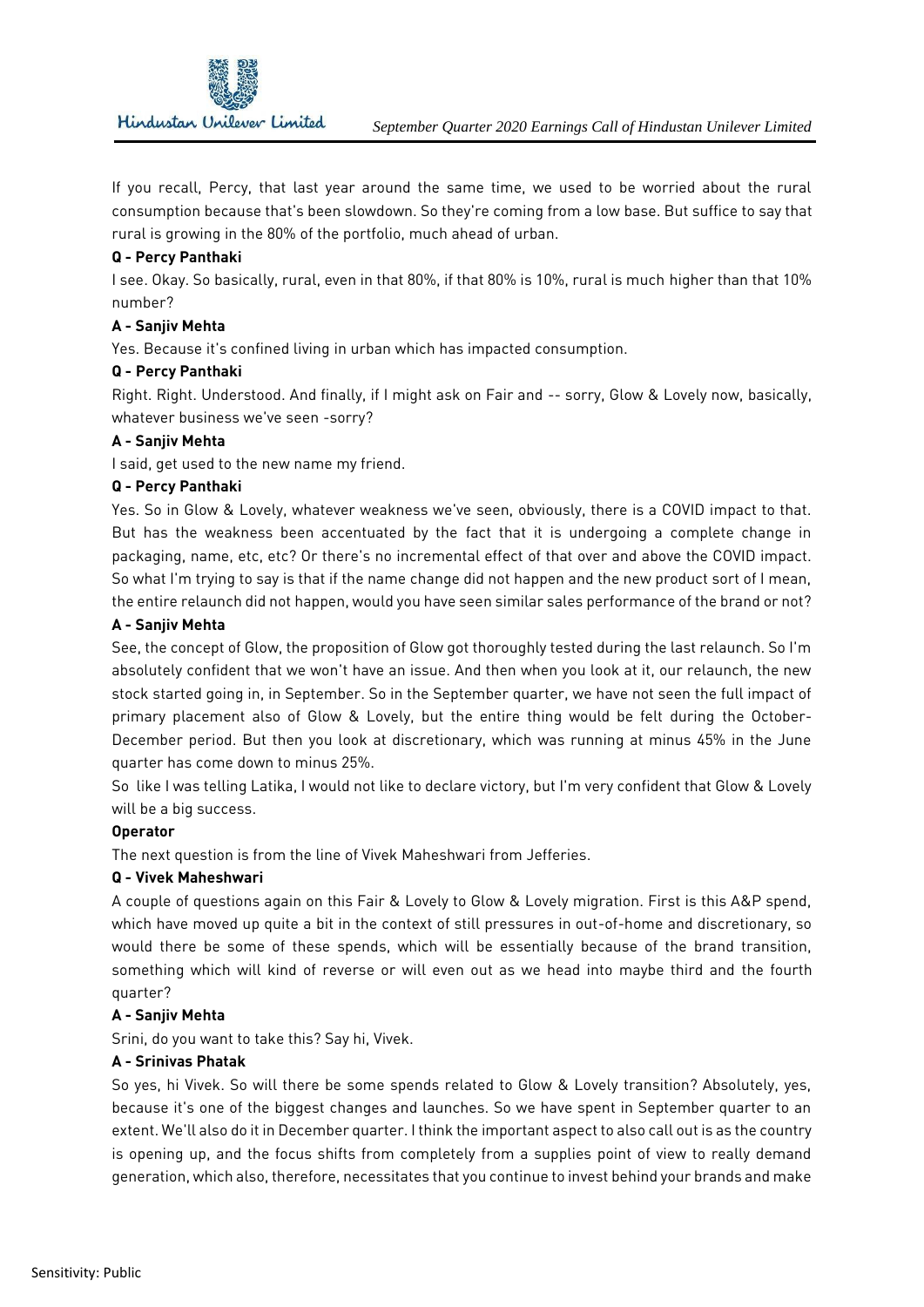

them competitive because if you really look at what had happened in June quarter, we had also pulled down spends quite a bit because there was unavailability of stock and the country was disrupted. So clearly, from that point of view, I think there is a job of demand creation, and we have invested across all our categories. And therefore, you would see a step up in spend, whether it's Home Care or in Beauty & Personal Care.

The second aspect also is that, look, the same opportunity as we are seeing, many others are also looking at that. So overall, if you see from an advertising point of view and media, spends have gone up. Clearly in line with our principles, I think we are focusing on Reach. We are focusing on getting the right SOVs. And therefore, we have spent. And if I look at December quarter, our objective would be to continue to invest further behind our brands.

Yes, in due course, we will see some of the spends that we are doing on Glow & Lovely will start to taper down because there is a certain burst that you will do from a transformation and a transition point of view. But that's more likely to come towards the March quarter, where we'd have at least spent a few months in terms of building the awareness from a consumer's point of view, and then you'll start to see a bit of taper down specifically to Glow & Lovely. But overall, I think it is the right time to continue to invest, and we are comfortable to invest to really drive demand generation.

# **Q - Vivek Maheshwari**

Got it. And the other aspect is, I don't know whether it makes as much sense, but let's say, Fair & Lovely was a huge brand. But let's say, the fact that Fair & Lovely transforms into Glow & Lovely. Does the word as you move from, let's say, Fairness to Glow, does that also changes the dynamics in some ways that, let's say, Fairness was targeting a particular subset within the skin portfolio, whereas in case of Glow there is a bigger canvas to play with. Is that something which is possible in your view?

# **A - Srinivas Phatak**

Saniiv, any thoughts from your side?

# **A - Sanjiv Mehta**

Sorry, say that again. I missed the question.

# **Q - Vivek Maheshwari**

So Sanjiv, what I'm saying is, let's say, Fairness Fair & Lovely any which ways has been a huge brand, but it targets a particular let's say, particular problem and a solution, which is essentially around fairness, which means the usage within the Skin Care is, so to speak, restrictive. Does Glow & Lovely, therefore, have a bigger canvas to play because it is basically...

# **A - Sanjiv Mehta**

Absolutely. The entire intention, Vivek is not only to take the existing consumers along, but to take consumers who were hitherto not in Fair & Lovely into Glow & Lovely. And that is the reason why we first launched with the Glow proposition last year. And we talked about the blemish-free, the glow and that worked wonderfully well. We never had the kind of penetration increase what we saw last year in recent times. And that's the reason our intention is to not only carry the existing ones, but take more people on to this brand. We are absolutely clear that we are not going to leave the existing consumers behind.

## **Q - Vivek Maheshwari**

Sure. Sure. And just one more bit, before I ask my last question. So is there also a risk that some of the competitors because fairness has been an important part of the Skin Care market and now that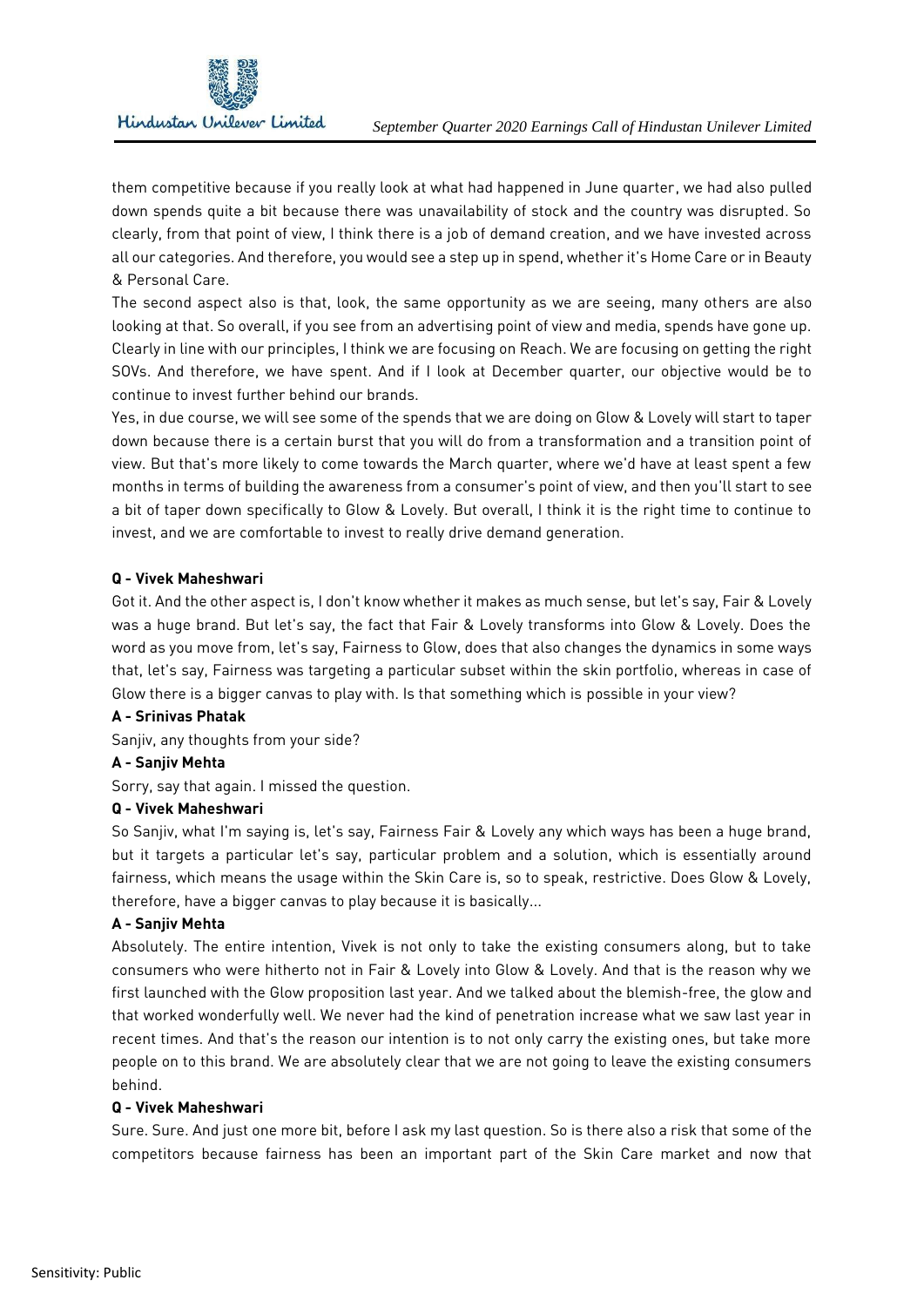

effectively you are vacating that big market, there can be actually a rise in competition from, let's say, locals or whoever, and that actually becomes a problem.

## **A - Sanjiv Mehta**

That is the reason we are reframing the market. Yes, it is not that the consumers would not be getting the benefits which they got when they were using Fair & Lovely. They would be getting that benefits. But some of the other consumers who were earlier not in Fair & Lovely and want to get into it, they would be coming in because that's what the brand delivers also.

So we would be reframing. As a market leader, I think the strength lies in us to reposition the market, and that's what we would be doing.

## **Q - Vivek Maheshwari**

Got it. Got it. And lastly, Sanjiv, let's say, right from February or March of this year, the initial phase of entire COVID bit was around lockdown in supply chain, which gradually has kind of stabilized. But the way in which you have articulated about winter and some of the risks, does that mean, let's say, third quarter will be more supply-led because, there is, let's say, latent demand. Supply chain-related issues. So I understand that is...

## **A - Sanjiv Mehta**

No, I don't expect Vivek that unless there is a severe second wave and then, again, country goes to a hard lockdown. And if that doesn't happen, I don't think there would be supply-led constraints. So you...

## **Q - Vivek Maheshwari**

No, Sanjiv, sorry. My specific question is just around your winter portfolio because that's a very...

# **A - Sanjiv Mehta**

Winter portfolio, Vivek, is more stemming from, I think, shopper sentiments, the trader sentiments.. It's stemming more from that. Normally, when the environment is bullish and buoyant, people are willing to pick up the stocks before the winter arrives. This time, they feel that, okay, let the winter come. but during the period, let us focus on what is essential today. That's been the trade sentiment.

## **A – Srinivas Phatak**

So I think in a manner, it's quite intuitive to understand Vivek, if you see today, there is a certain liquidity constraint and there is certain mood and sentiment. So each shop is trying to actually turn over their stock as many times as they can. Clearly, there's a lot of traction for health, hygiene, nutrition, which is buying in and selling out very quickly. Obviously, with winter taking a little bit of time, I think trade is just in a bit of a wait-and-watch mode. And at the slightest onset of winter, the stocks will then start to completely fly.

So I don't think it is such an alarming issue. And I think I just want to calm all of you and make that absolutely clear. It's a phasing issue of a few weeks rather than anything which is structural. And it's important to understand that it's not uncommon. We've also seen this in the past. This does tend to happen in the current environment, which is quite logical. Just put yourself in the shoe of retailer, and it actually starts to make imminent sense. And it's an industry-wide piece. It's not so particularly specific to HUL. It's the same thing, which you'll see across board, across all manufacturers.

## **Q - Vivek Maheshwari**

Got it, Got it. Thank you Sanjiv and Srini. All the very best.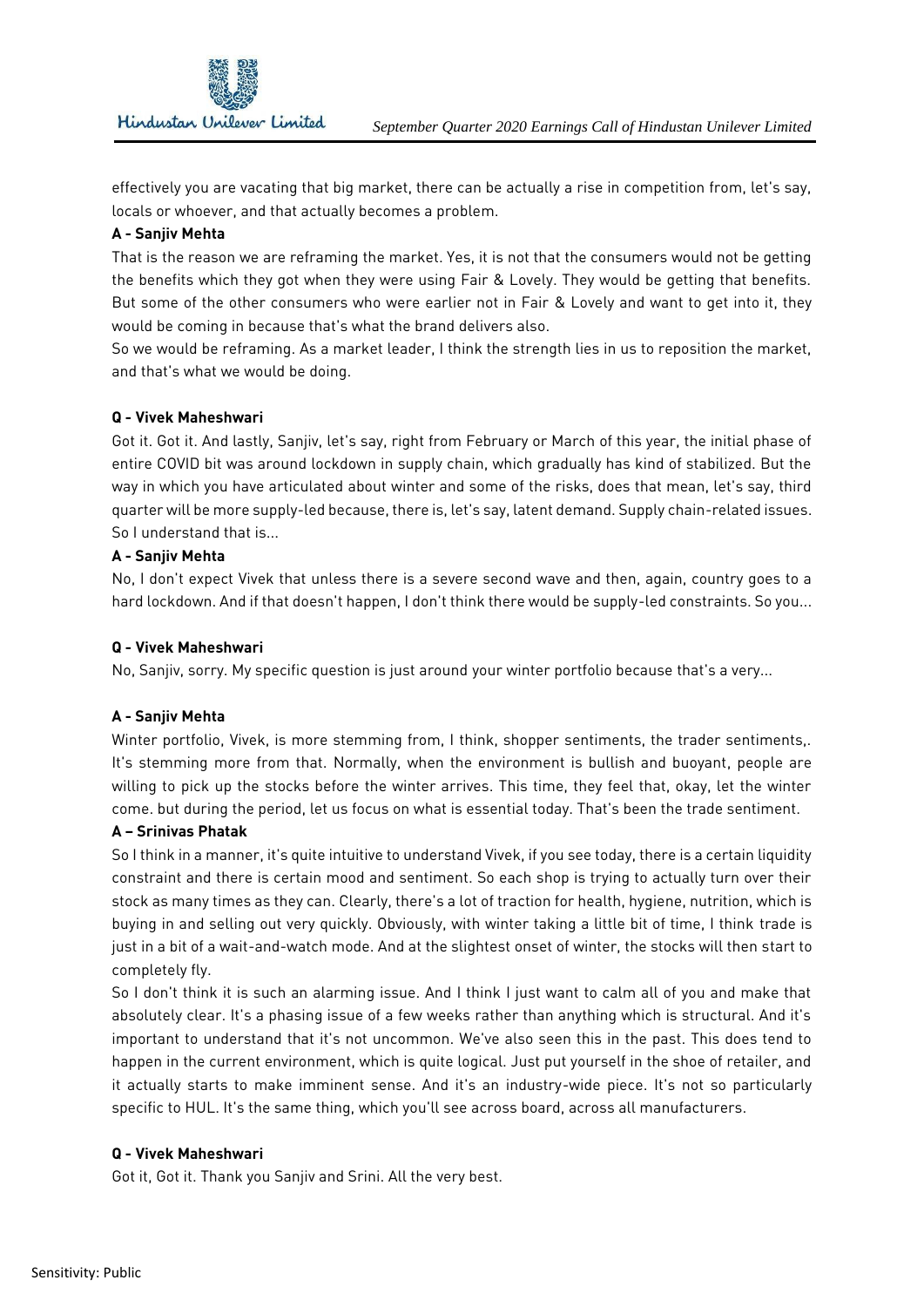

#### **Operator**

The next question is from the line of Aditya Soman from Goldman Sachs.

#### **Q - Aditya Soman**

So my question was that, while we've seen overall growth or volume growth being flattish, there's been some categories that have done exceptionally well and grown much faster than what one would have envisioned. And then some have seen the other impact on the other side. So once the dust settles, I mean, where would you expect growth overall to settle down? I mean, would it be sort of mid- to high single digits where you were earlier? Or is sort of a low single-digit number, the new normal? And how do you think to -- I mean, because obviously, in some of these categories where you've had very high growth, those would normalize and vice versa?

## **A - Sanjiv Mehta**

Okay. So basically, you're talking about what's the scenario for mid- to long term, right? That's what essentially you're meaning. Now look at our last 10-years history. In the last 10-years history, despite GST, despite rural stress because of lack of rains, because of demonetization, as a company, we have grown at 9% CAGR, And when you look at the per capita consumption of FMCG in the country is just about \$40. And I always talk about it that Indonesia is 1.5x and China is 3x India. So there is massive headroom to grow. We have a history, and I believe our portfolio and our brands are much stronger today than they were in the beginning of the last decade- and also our capability. So that should give you some insights into what you need to look at when you portray the mid- to long term for that business. And I am also very bullish on the Indian economy. I feel sooner or later, we'll get back our rhythm sooner rather than later.

## **Q - Aditya Soman**

No, fair enough. I think that's clear. And in terms of I think you talked about Shikhar and that doing quite well. So what is the main selling point for the retailer in signing up for Shikhar, especially post-COVID, where I'm assuming that there are several players trying to tie up local kirana shops?

## **A - Sanjiv Mehta**

Okay. First, very simple, that we would be having amongst the branded, we would be the single largest player for a grocery. Yes. So that is the big thing. Second is our relationship, yes. Third is the capability and people who are joining up for Shikhar, adopting Shikhar, it is not that we have stopped selling sales, but the trader knows that in between a salesmen's visit or if a salesmen that can't come, he can still place an order and we will service it, yes.

And on top of it now, we are also bringing in the benefit of the SBI agreement that we have entered into. So that would become a very potent combination.

#### **Q - Aditya Soman**

Fair enough. And just in terms of from a retailer's perspective, when they tie up with Shikhar, will they then need to tie up with say, a separate agreement for say, Colgate or for P&G? so the question being that would you need then multiple apps for different companies because while you are clearly a market leader in some categories, that would be other players that are leaders in others?

#### **A - Srinivas Phatak**

Yes. So don't know whether Sanjiv got that question. So look, Shikhar today is designed from an HUL perspective, yes, because it's retailers really ordering stuff from our distributors. And therefore, along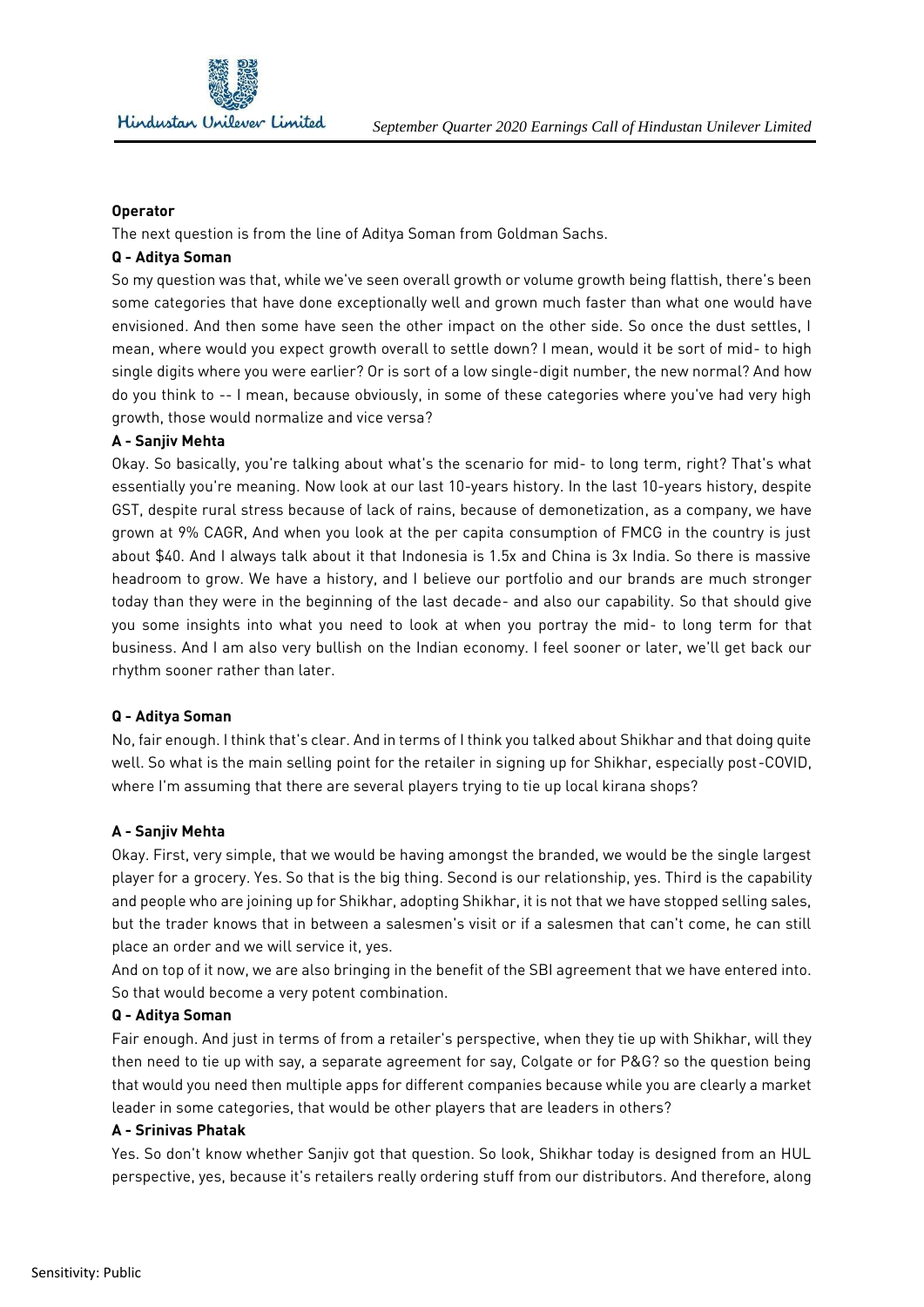

with comes the package of complete services, whether it is the retailer credit, whether it is servicing within 24 hours. Clearly, I think our opportunity is to scale this up very quickly, scale this up fast. Because in a manner, if you do that, the retailer benefits. Even today, if you see, he's got multiple salespeople calling them in.

What this is doing for us is actually digitizing it, making it a clearer demand signal, reduces the need for a retailer to keep a lot of inventory because it's closest to the demand. And whatever they order, therefore, start getting serviced within 24 hours and 48 hours. And on top, you're able to offer the credit facility through our partnership with SBI.

I think if you do all of this well, and I think the retailers really value on time service, what they want. And if they get it in time, I think that's still going to be a big USP. So that's really where we are focusing on. And in due course, we will start to look at other alternatives like we have done, whether it is POS solutions, to using data and analytics, to Shikhar. It's a combination and suite of solutions that we are bringing in for the benefit of the retailer. And I think that will be our strategy to actually play and win in the segment.

## **Operator**

The next question is from the line of Arnab Mitra from Crédit Suisse.

## **Q - Arnab Mitra**

The first question I had was regarding Horlicks. So if I heard Srini rightly, I think you mentioned that you've been flat year-on-year, but if the supply disruption had not happened, maybe you would have grown somewhat like 5%. So my question was that in the current environment, isn't that a bit of an underwhelming growth of Horlicks, the brand, which is focused on health, nutrition, immunity and with the added distribution muscle of HUL. So is there any reason why you would expect this brand not to be in the better part of your bucket in Hygiene, Health and Nutrition, and any other points which could have maybe prevented that kind of an upsurge in the current quarter?

# **A - Sanjiv Mehta**

Srini, let me take this question. First is, in the first 6 months, we were integrating the business, and we have still not gone to a stage where we have used our distribution muscle to widen the distribution. And the second is the entire innovation pipeline we are going to unveil it, and that's not yet unveiled. So I would say watch this space. But looking at the business, we remain absolutely pleased that we are glad we acquired this business.

## **A - Srinivas Phatak**

So Arnab, just adding to what Sanjiv has said, look, you also have to interpret Health, Hygiene and Nutrition and today, it operates at different segments as far as consumers think. Anything which is for want of a better word, anything which is an instant gratification and immediate attention, obviously, there is more demand, and therefore, certain spaces in terms of hygiene, whether it's hand wash, today the traction is a lot more.

Nutrition and immunity is absolutely a right need space, and there is a certain demand, which is coming through. So therefore, again, when you look at this, again, that's why the reason what we said is that one aspect is when you start to think about the white powders and brown and how do you go further on brown. That's one area of opportunity. Second is, today, there is a certain segment that we are talking about,which is kids and young adults and therefore, that's really repositioning the communication there to make it more relevant and drive more traction. The third is Sanjiv, as he said, is wait and watch for the innovation funnel, which will come and therefore, address the other need scopes. I think that's going to give a different gamut of growth.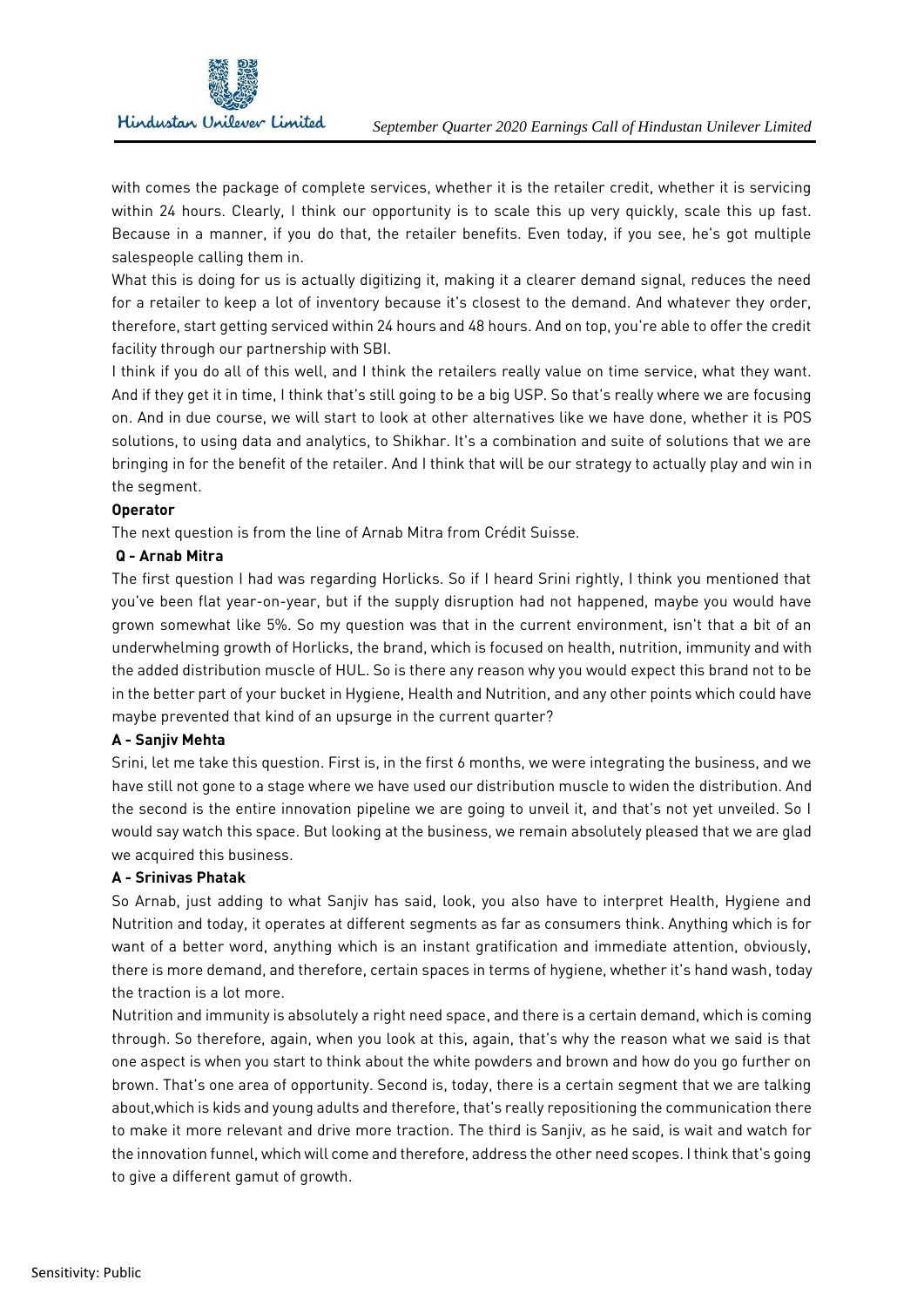

And the final piece is and I think we've said that in the past, and I think I want all of you to understand this well is to get the full might of the Unilever and HUL distribution, you need to have systems fully integrated. So today, we have because that's when you have the power of the algorithm and the power of planning, which comes down to a micro level, which comes in. Today, we are actually trying to capture the low-hanging fruit, whereas the big act will really come when we get the end-to-end system integration, which is more likely to be around January and February when we merge the systems and a few weeks thereafter, or a few months thereafter.

Actually, I love this question because in many manner people actually have enormous amounts of challenges in the first 6 months of integration. I think we're really having a very good and a reasonable shift. Yes, you would like to see more growth. Yes, we would like to see more growth. But definitely watch the space, and I think the trajectory only then starts to get better from here on.

# **Q - Arnab Mitra**

Sure. And my last question was on the again, going back to the discretionary personal care portfolio, which has declined 25%. So I think you've given your perspective on how you think this would recover. But does it look like a long-haul relative to, let's say, something like a fabric wash? Because this is seen as a bit of a more category which plays on socialization. People are still going to be wearing masks when they are going out. Does this look like a much more longer recovery curve than some of the other segments, which are recovering faster?

## **A - Sanjiv Mehta**

If you see quarter-on-quarter, from minus 45%, it's come down to minus 25%. So yes, it will be, to an extent, linked to, not just wearing mask, but I think primarily people stepping out. Yes. Once you step out, you would invariably want to dispel, want to use the makeup, want to use the deo. And I would believe this should then pick up.

If I look at what's happening in the western world, these categories have picked up speed pretty fast, with the opening up of the economy and people stepping out.

## **Srinivas Phatak**

Conscious of time, so maybe one more person, and then we'll also start looking at some of the calls on the web link.

## **Operator**

The next question is from the line of Shirish Pardeshi from Centrum Broking.

## **Q - Shirish Pardeshi**

I have a few questions. The first question is purely coming from the observation that in the current scenario, we have seen that modern trade has not come back to its full potential. So there are actually 2 questions that in your understanding, how much the retrieval has happened in modern trade? And the other question which I have related on that, is that the alternate channel has grown much faster. So is that there will be a modern trade consolidation will happen, and that will be the next gamechanger for us?

## **A - Sanjiv Mehta**

Consolidation is a different thing. Here, modern trade has been impacted by the simple fact that people have not been stepping out and going to the store. For a long period of time, modern trade stores, which were in malls, were not even allowed to function. So this is really people willingness to move out and access to the stores, which has impacted modern stores.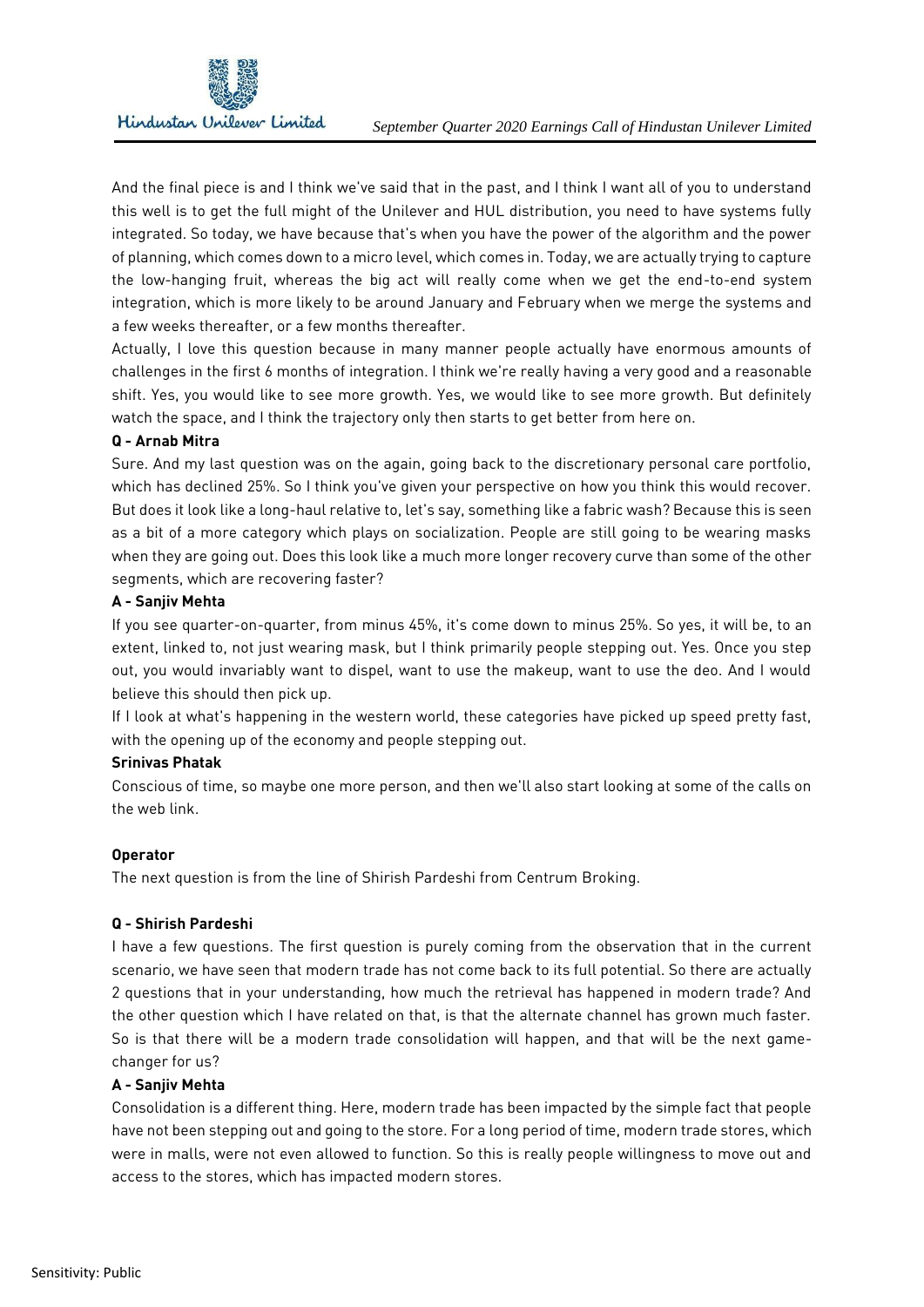

I don't think, from a long-term perspective, the demand for or the shift towards the modern trade is going to stop because it gives consumers a much better shopping experience. There is a bigger assortment. There is very clearly the theater impact inside the stores. And people like the ambience. And that's the reason they go. And in many small towns, it is very clear that this is a family outing, going out to a mall and then going out to a store. So I do think it should. So this is on modern trade.

Consolidation is different dynamics. It happens in different industry. Depending on how strong people are and how fragmented it is. And -- so from our perspective, yes, we have built capabilities. And as you would be knowing, our shares in modern trade are higher than general trade. And our shares in ecommerce are higher than modern trade. So we have built over the years, a lot of capabilities. And we have very sound strategic relationship with the modern trade players.

# **Q - Shirish Pardeshi**

So the reason why I was asking is that the traditional trade has done better in the absence of not many/ everyone is using e-commerce channel or digital platform. And from that perspective, I thought that modern trade is one of the laggards. And I think if that is the positiveness or that's the point which you have said, I think we can expect the normalcy will also drive the higher growth for us in the modern trade channel because we have a dominating share.

## **A - Sanjiv Mehta**

Absolutely. GT did well is because of proximity. People suddenly realize it's much easier to go to a nearby store and pick it up rather than go to a modern trade store where you may find many people. So there are many stories coming out of it.

First is, don't write the obituary of GT. Over the years, there would be a secular shift towards modern trade and e-commerce. It's bound to happen. But even after 10 years, I would believe India would be a country where GT would still be the biggest channel, but it will be a GT, which has adopted technology, it is connected and would have adopted the signs of retailing.

## **Q - Shirish Pardeshi**

Okay. Okay. My last question is to Srini. And this goes back 1st April conversation on the integration part. And you said that once after the integration is done, maybe in the midyear, and I'm pushing you if you can tell us what are the further synergies which you have drawn after the integration, is that the number which you have indicated to us stands or whether there's a change in thought going forward? And the second part, which, in your closing remarks, you said that there is a pressure on margin. And maybe if you can elaborate, what are the pressure points we are expecting on margin other than the aspects?

## **A - Srinivas Phatak**

So quick comments. First, no change to the outlook on -- can you hear me? Yes, no change to what we had shared with you with respect to the synergies on nutrition, be it our growth aspirations ambition or the unlocking of the P&L. And you've already started to see that we are realizing some of them faster than our plans.

Our second, if you'll see from a gross margin point of view, look, category mix is something which which will continue to make this an adverse one notwithstanding that we are doing very well on many parts of our portfolio. There is an adverse component when it comes to on the discretionary side. Discretionary side by nature is also a bit profitable.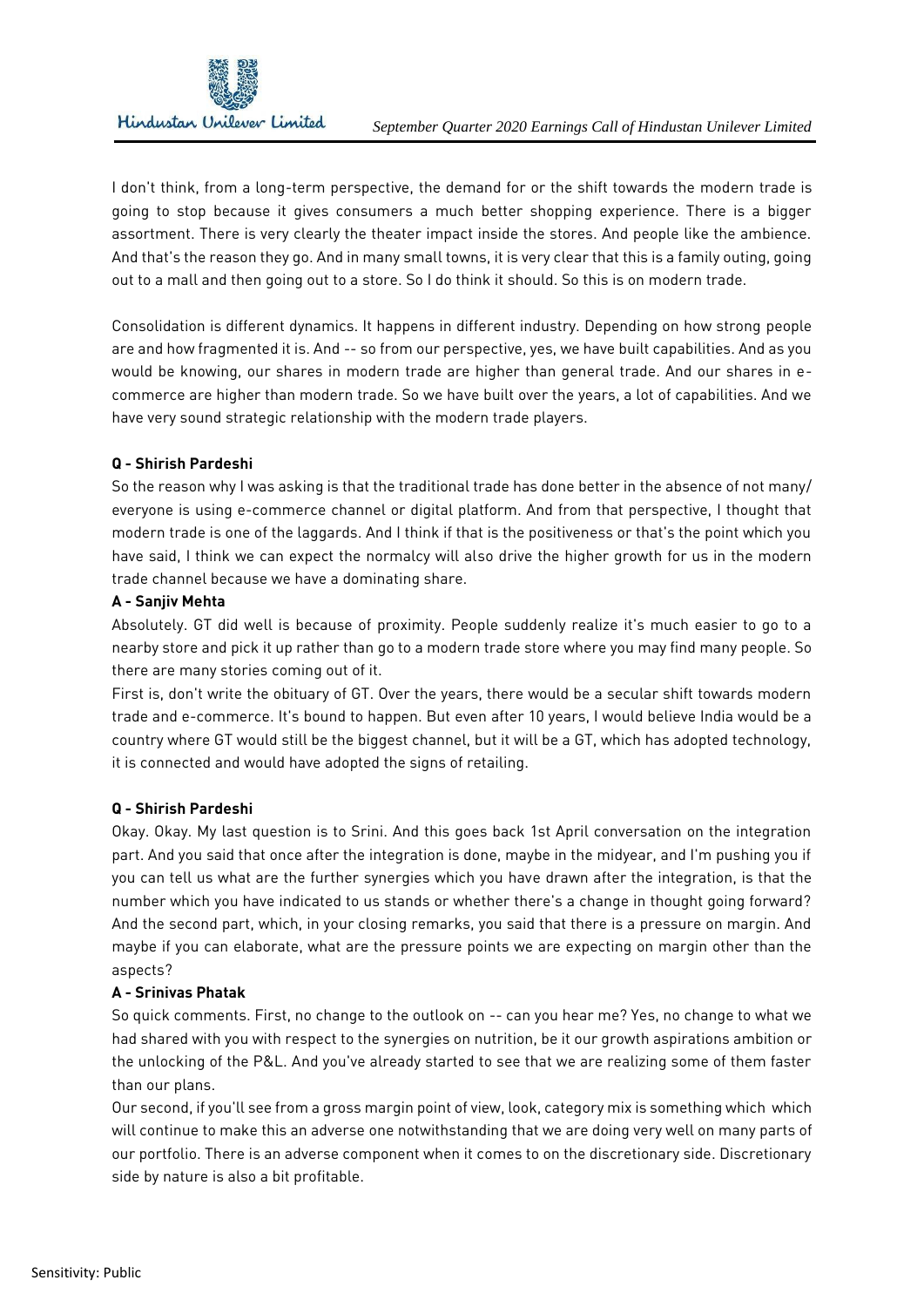

I also talked to you about the levels of inflation that we are seeing in the somewhere between 50% to 70%. And one needs to be judicious in terms of how you manage that. So let's say, these are, let's say, 2 big call outs, which can continue to be headwinds for some time. And then these need to be managed well. And I think they have got very tried and tested principles that in the case of inflation, you need to be calibrated, you need to be judicious. If you do that, you will capture significant growth. And I think the current environment gives us a great opportunity to do that, especially with reference to tea. And we will do that.

And if it means that in a manner, gross margins are slightly diluted or under pressure, that's completely all right. And second point on BMI. To me, I think we need to invest behind brands. I disagree that BMI is something discretionary and therefore, you dial it up and dial it down basis where your P&L shape is. And I think Sanjiv has spoken about this many a times. We've invested even during the quarters of demonetization or GST. This is again the right kind of time to start spending behind your brands to make them more relevant and salient.

And if it means that we have to dial up to communicate, we will. If it means that we need to spend to be more competitive, we will. I think at about 25.5% EBITDA margins, I think it's a very good shape. And this actually gives us the ammunition to navigate these challenging times better than anyone else. Hopefully, that gives you a full context. I think, the overall model of competitive growth and profitable growth, absolutely the right place to be, and we are committed to that. But I think the way you navigate out of these times, we'll have a slightly different approach. And if it means a bit of gross margin dilution, that's absolutely alright.

# **Operator**

The next question, that is from the line of Harit Kapoor from Investec.

# **Q** - **Harit Kapoor**

So just had 2 questions. So you obviously explained on the gross margin part fairly well. But I just wanted to get your sense on while the mix continues to probably sequentially improve. And probably you have seen the worst on the tea price inflation already in this quarter. Shouldn't sequentially or gradually the gross margin trajectory start to look up a little bit?

## **A- Srinivas Phatak**

It will. And it should. For example, if you see already in 2 of our divisions sequentially, because Y-o-Y is a slightly different picture with many ins and outs and what's happened to it. Sequentially, if you start to see already the picture is a bit better in Home Care. Sequentially, it's already a bit better in Foods & Refreshments -- sorry, Home Care and Beauty & Personal Care. So clearly, we have seen an improvement there, including -- even if you see even from a Nutrition point of view, sequentially, it's better.

There are parts of our business, which is Tea being a case in point, where I think sequentially, it's not where we would like it to be. Even mix for that matter sequentially has got a bit better. So there are many things which are trending right. And therefore, when we make the comment about gross margins being under pressure, it's also with the lens of where you were in year-on-year ago. And while you're sequentially getting better, it's not back to where you were about a year ago.

## **Q - Harit Kapoor**

Yes. Fair point. Fair point. And on the margin side, again, in your outlook statement in the presentation, you spoke about competitive growth, absolute profits and cash generation. The modest margin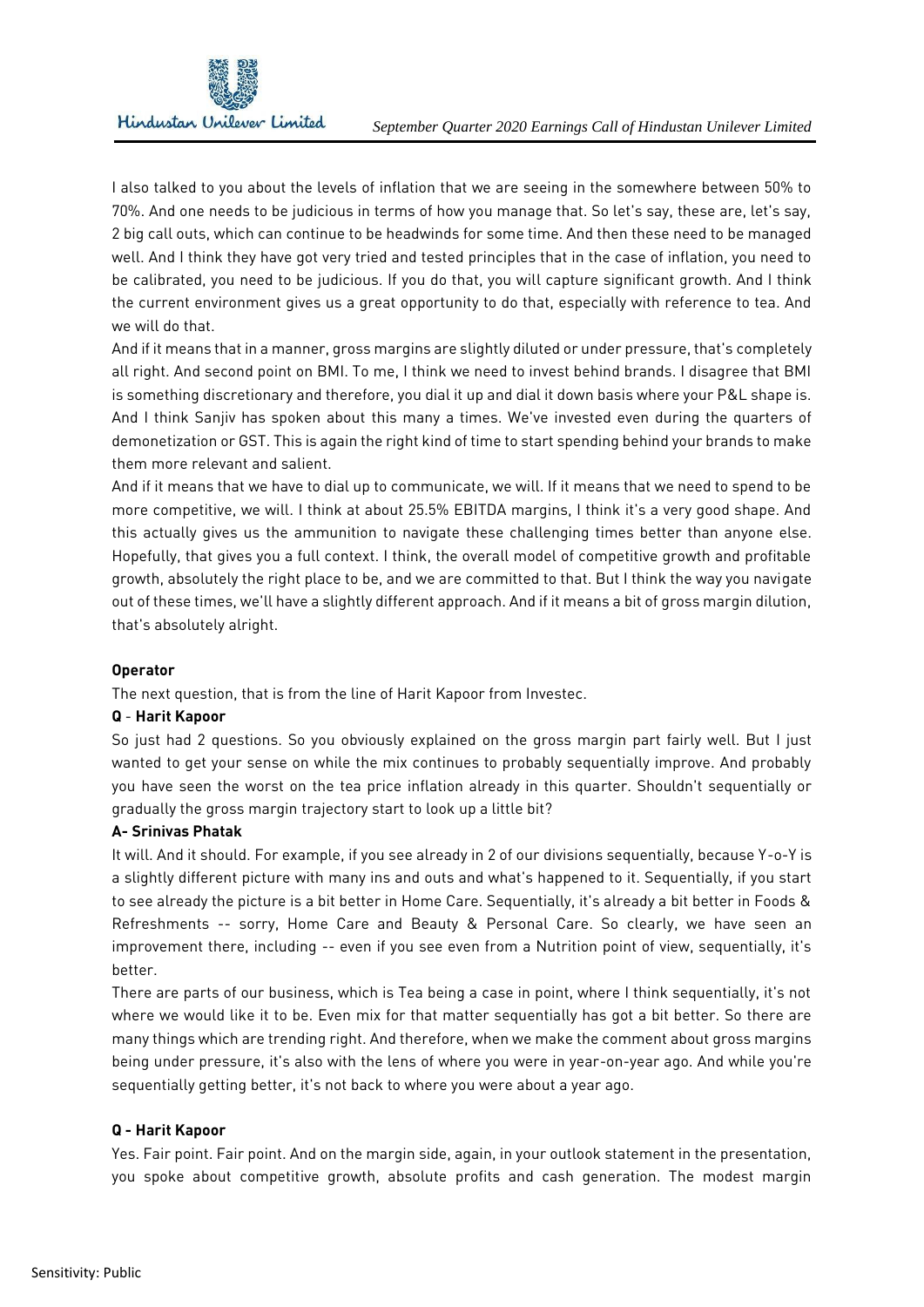

expansion thought processes, is that something that you should continue to expect, maybe not on a quarterly basis, but even on an annual basis, that's something which is to hold back, right?

## **A - Srinivas Phatak**

Yes. So fundamentally, look, that has not changed for the last 10 years, yes. And I don't think there's any reason to change that now. The model of competitive growth, profitable growth, sustainable growth trend is absolutely and responsible growth as is we are wedded to. Yes, there are periods of time where you have seen significant margin expansion more than modest. And at a certain point in time, we had difficulty even explaining modest to you guys. These are the times where I think we need to be actually, if you call it a slightly immodest into what is right for consumer and right to predict the business model. If we get that going, I think to get back to a normal rhythm where the growth is competitive ahead of the market and a modest margin expansion will completely come back. I think it's a bit of a timing issue and a phasing issue, but not of a fundamental approach or strategy and how we'll implement it.

## **Amit Sood**

Srini, should we now move to the web questions, if that's okay?

## **Srinivas Phatak**

Yes. I'm also conscious that, again, at 6:00, we also have a Prime Minister's webcast. I think many of us would be keen to view that. So what I will do is that I'll pick up some of the web questions and quickly.

The first question is from Paritosh Adalja from Paridhi Investment and what's the volume growth in September quarter?

I think we've already answered that growth from a USG, UVG point of view, where we said that USG is 3%, UVG is 1%. But even within that, there are many ins and outs, and I think it's important for people to understand. So when we talk about 80% of our business actually growing in 10%, you'll again see a very good and a sizable component of volumes within that. But because when you start getting hit on discretionary and when you start getting hit on out-of-home consumption, that everything tends to be a volume hit and that's why you will aggregate land up at a USG of 3% and a UVG of 1%. Yes. I hope that really clarifies.

Vikas Maheshwari just calls himself an investor, not sure whether he's an institution or an individual. What's the breakup of Foods & Refreshments revenue of GSK and HUL? And what's the volume growth? We're not splitting this up, but you can simply understand and do the math. It's quite simple because we have spoken to you about 19% on a comparable basis and about 83% F&R on its aggregate, the difference is obviously what is nutrition. We've also told you that nutrition is flat year-on-year. I think that gives you a real good sense of where we are. I've already addressed the volume growth question. I think Aditya Soman from Goldman Sachs has asked a question, but I think Aditya, you also had a chance to speak subsequent to this question. And I think we've already answered the questions relating to sequential improvement in key categories and the near-term growth drivers.

And moving to Tejash Shah from Spark Capital. If you can share the initial feedback from trade partners on Shikhar app in wake of B2B? And how should we see the role of distributors and stockists in the value chain?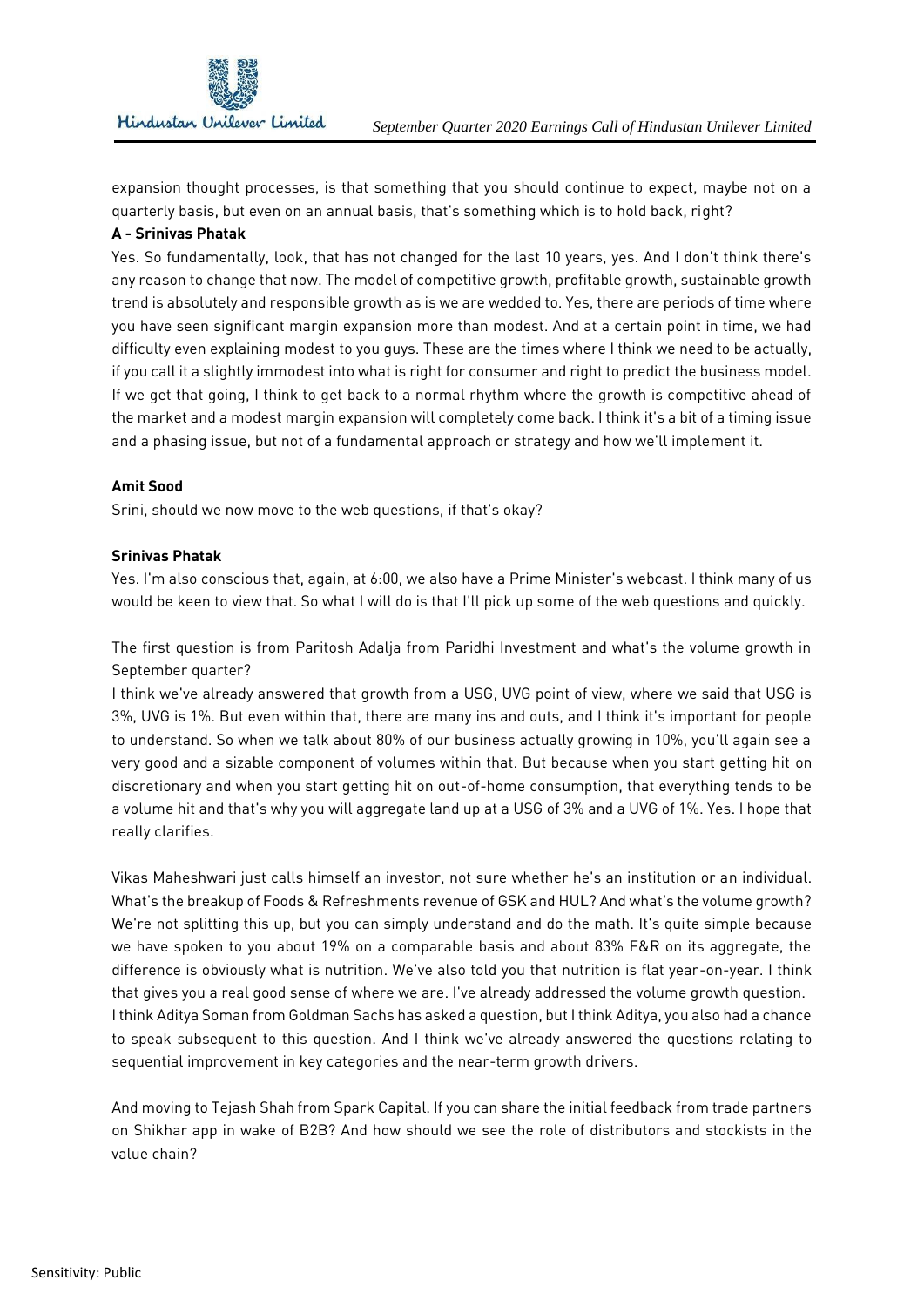

I think it's a bit early to start talking about a very clear and specific feedback. I think where people have adopted it and used it for a few months have found it extremely valuable. Given that it gives them an opportunity, it gives them a flexibility, it gives them to order when needed, as needed, and it is giving them flexibility of deliveries within 24 and 48 hours. And more importantly, as we go down the path of using the SBI partnership to give them credit in linking it to Shikhar app, it will only enhance the value proposition.

Today, the distributors and stockists continue to be very relevant because all that we're doing through the B2B retailer app is connecting the retailer to a distributor which is, therefore, enabling the servicing of the order. And therefore, there is no fundamental change to any of our partners' roles today, whether it's in terms of demand capture, demand generation or demand fulfilment.

The next question is from Ishan JT, who's an individual investor. So as a principle, this forum is not for individual investors, Ishan, and we request you to connect with our Investor Relations and Corporate Communications department. But having said that, I think in the course of your call, the reasons for sales growth and net profit growth has already been explained.

Ketan Sanghvi from Plethuno Investment Advisors. Congratulations on a good set of numbers, what would be the impact of drag on tea in the tea segment? What would be the impact?

While I think that has got a few percentage points to it. I'm not giving you a specific number because I think it also gives us the advantage and the ability to manage portfolios across divisions, across categories, so we have no intentions of calling that out. Suffice is to say that our margins from an F&R segment at 17% are fundamentally attractive. They were about 19% or 20% in the previous quarter. But as we have always said, given in the 17% and 18% range, I think it gives us enough ammunition to continue to invest to grow. And I think that's the way we will really approach our category margins to drive arowth.

Then we have Sehmath Singh from Healthcare. Are rising margins putting pressure on top line growth or with the overall COVID situation? Not entirely clear, but I think we've had a comprehensive discussion on growth on margins, hopefully, Sehmath, and that's answering your question in a manner that you asked for it.

There is Anubhav Sahu from MC Research. It appears -- his question is, it appears to be a strategic shift when we are talking about taking a dip in gross margins to gain market share. It's unlike earlier, we went limited competition and say a limited need to compromise, what is the underlying factor for this shift?

First and foremost, there is no underlying strategic shift that we are talking about. So I want to make it amply clear. I think you need to go back to the principles to which we have run this business when prices go lower, when commodity comes off, you need to move very swiftly and pass on that drop in commodity to consumers. There you need to make dramatic big moves. If you don't, others will, and you lose your consumer franchise.

Tried and tested again is that when there is significant inflation, and today, what we are talking about between 50% to 70% is the kind of inflation which no one has seen in this category over a decade. When you have such a situation, you will absolutely be calibrated in terms of how you will take up pricing, and you will do that, and that's exactly what we are doing.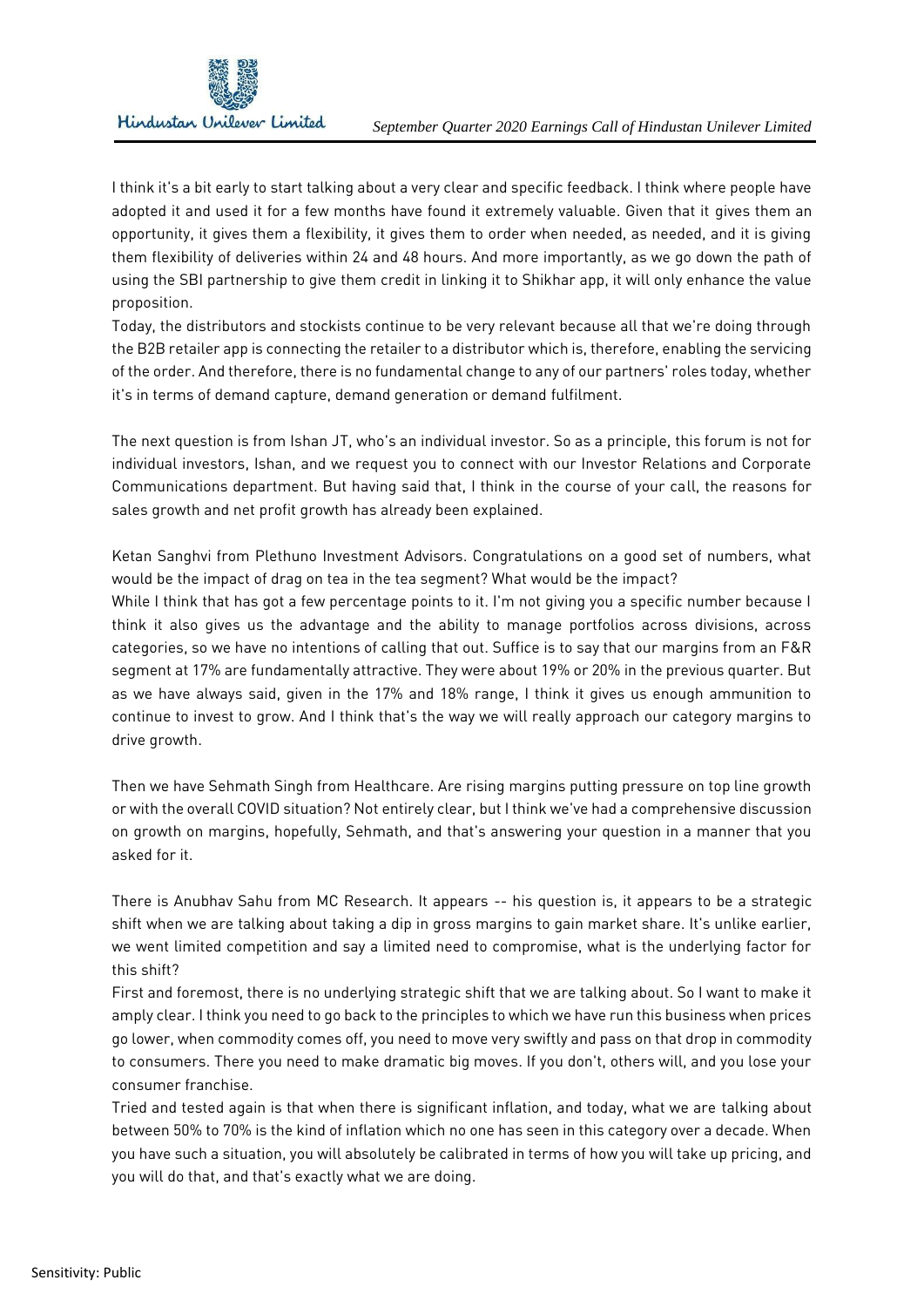On top of it, I think what it gives you is today a fundamental and a structural opportunity. I think rather than a strategic shift, you need to think about a structural strategic opportunity for us that if you actually play this game well, with the strength of our brands with the agility of our portfolio and our balance sheet strength, this is a great opportunity to actually drive conversion from the unorganized sector into the organized sector of tea. Because the important element to highlight here is that all put together today organized sector is only half of the market.

And I think that is the fundamental shift that we want to drive. And if you're able to do that successfully and retain even a certain amount of people who make that upgradation, you fundamentally change the trajectory of this category. And in due course with prices correct and about when the next crop comes in, you will normalize the business.

So I think it's a strategic way to actually drive upgradation and continue to run a business model, which is attractive. And I think finally, the brass tracks still hold. Every business needs to have a right fundamental business model, and tea does have that. There's no shift there.

The next question is again from Anubhav Sahu on Oral Care. We've talked about Oral Care for some time now. He's saying wanted your views on Oral Care, and do you see revival of Oral Care is sustainable? Or there is more to be done in terms of launches? Has naturals taken a backseat given the general down-trading sentiment.

I think Sanjiv has clarified that there is no structural changes to whether it's premiumization or naturals as a fundamental trend. And I don't think that should be -- it's not impacted in any manner, and I don't think we should really read it from the current environment that we are passing through.

I think you've heard for some time now that Close Up as a brand for us has continued to do well and has been gaining traction. And I think we are well positioned to do that. On Pepsodent, I think it's a bit of work in progress. And that will continue to take time for us. But for now, I think we're quite delighted with the way our Oral Care business, led by Close Up is progressing, and it's grown in double digit.

Quick one from Latika. She wanted to get a margin expansion sense on Home Care, Personal Care and Foods. And if you would talk through that. I think Latika, I have already spoke about this when I answered the prior question in terms of what's happening, both on a sequential and a Y-o-Y basis. And from a BMI perspective or an advertising spends, we have stepped up sequentially spends in Home Care and in Beauty & Personal Care.

We continue to invest quite well in nutrition. On some of our tea and other businesses, we have actually calibrated down some of our advertising, given that we are offering great value in terms of pricing, and we are taking a calibrated approach to how we manage it.

The next question is again from Latika from JPMorgan. With supply chain distributions being restored and Boost taken nationally and with the added benefit of health, do you think the nutrition portfolio growth can revert back to aspire double-digit growth within strategic interventions, which you have planned for this portfolio?Latika, we've spoken about it. Sequentially, we definitely expect the growth trajectory to start building up. And with the benefits of portfolio, innovations and distribution coming through in due course, you will start to realize the full opportunity. And I think as we have reiterated, while there could be some here and now challenges given the growth in the environment into the medium term, I think the ambition and our plans to get to double-digit growth are absolutely on track, and that's something that we will continue to drive.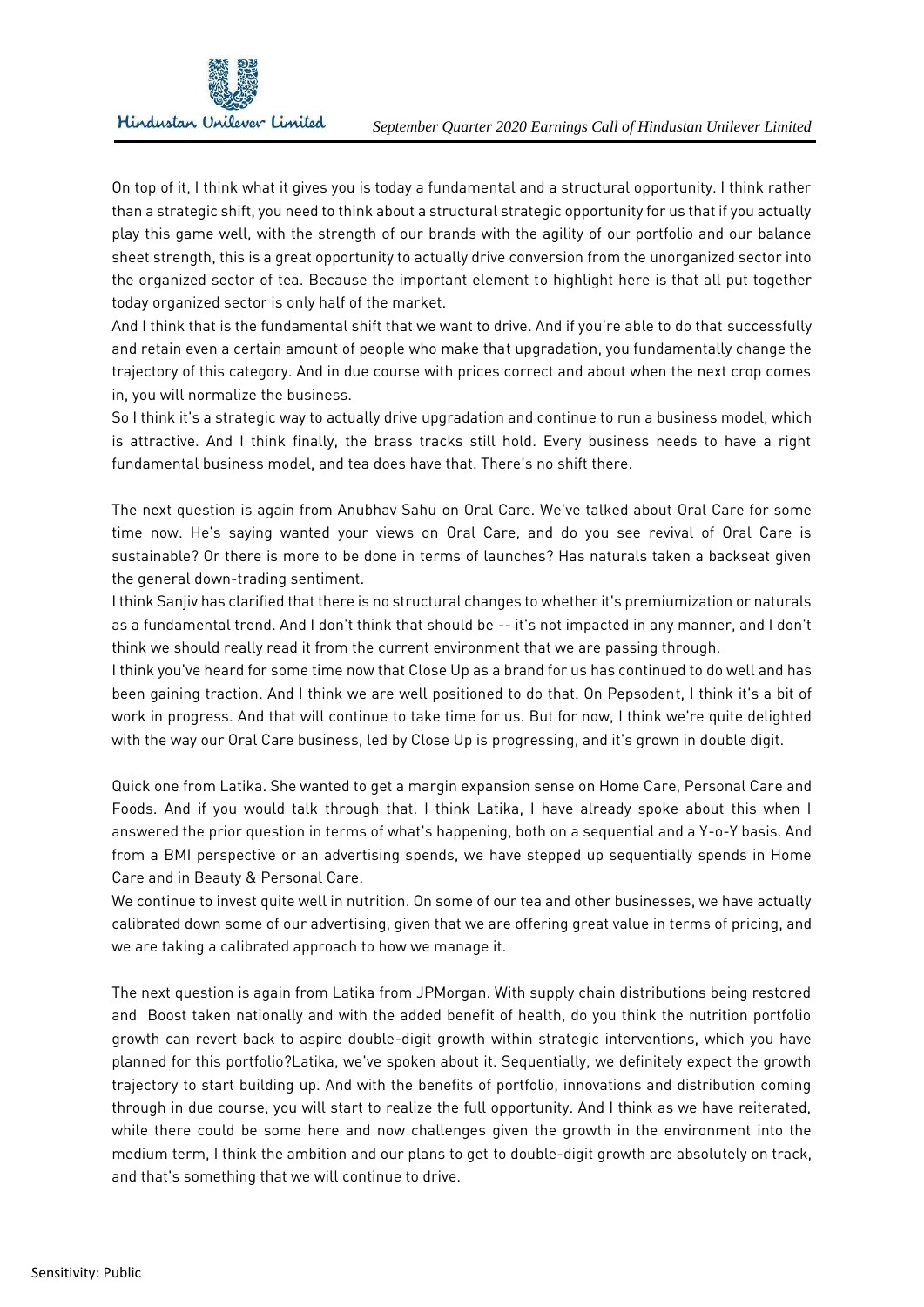

The next question is from Hemant Patel from Alder Capital. How has the GS Co portfolio done from a revenue and a market share perspective in quarter 2 and half 1?

Hemant, we have already answered this. So in interest of time, I will not repeat my answer.

The next question is from Vishal Punmiya from Nirmal Bang. The question is on the laundry portfolio. As markets start to opening up, leading to a near washing of clothes on higher frequency due to hygiene concerns, which, along with rising price action, will lead to better recovery in the portfolio from next quarter.

Definitely, with all of this happening, we should start to see the improvement coming in. The pace and the speed of recovery, we will have to wait and watch. But fundamentally, as country opens up and people start to move out, start to get on with their jobs, yes, they will wash more clothes, and that will actually augur well, and I think Sanjiv has actually explained that quite in detail.

Nirav Rajiv from BK Securities is asking a question about clarity on treatment of goodwill and intangibles post the GSK merger.

Nirav, this was covered quite comprehensively after the merger, and we did a special session on the intangibles and the treatment. It's available on our website. I'll request you to please access that and also go through the transcript, you will have all your answers there.

If I take the next question from Sandip Patodia from Fundsmith. What have you done to ensure that the company maintains the culture with people working from? How do you measure this? Sanjiv, can I ask you to at least share your reflections on the people and the cultural aspects, given that

you feel passionately about this topic?

## **Sanjiv Mehta**

Sorry, the question, Srini?

## **Srinivas Phatak**

They want to understand how are we -- what are the work that we're doing to maintain culture for the people as they're all continuing to work-from-home? And how do we measure this?

## **Sanjiv Mehta**

Yes. I think that's a very good question as to what have we been doing to -- in some very simple ways, we need to bring in empathy for our people is -- that's so important. Look at it from this length. I never have a meeting, except save and except with my very close team beyond what would be normally a business ask. One is also very sensitive to commitments people have that, say, family sensitive. Then we have also allowed flexibility for people's personal needs.

We never ask people or what I would say is we always support the not-camera-ready type. If people don't want to come on camera, that's absolutely fine. We will never ask them to do that. It is about time. It is about setting boundaries. We have to ensure that you do not have video conferencing fatigue. And very importantly, the focus that we have given on learning, this is an opportunity for people to get future fit, to build their capabilities and the focus on wellbeing. Yes, that has made a material difference to the morale of the people, I would say.